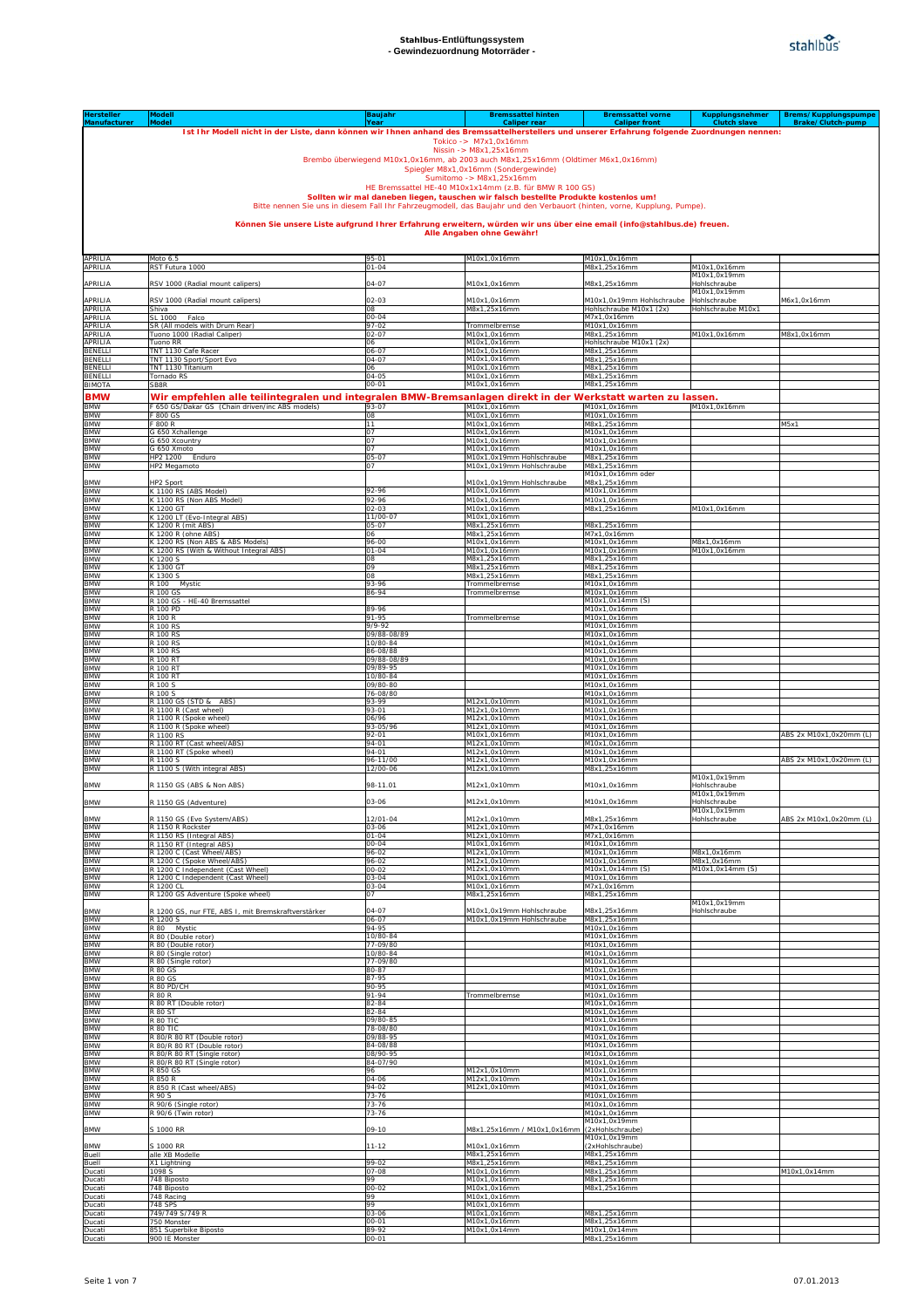| <b>Hersteller</b><br>Manufacturer                     | <b>Modell</b><br>Model                                                                                                                  | Baujahı<br>Year                                                           | <b>Bremssattel hinten</b><br><b>Caliper rear</b> | <b>Bremssattel vorne</b><br><b>Caliper front</b> | Kupplungsnehmer<br><b>Clutch slave</b>                       | Brems/Kupplungspumpe<br>Brake/Clutch-pump |
|-------------------------------------------------------|-----------------------------------------------------------------------------------------------------------------------------------------|---------------------------------------------------------------------------|--------------------------------------------------|--------------------------------------------------|--------------------------------------------------------------|-------------------------------------------|
| Ducati<br>Ducati                                      | 900 MH Evoluzione<br>900 Monster                                                                                                        | 00-01<br>93-99                                                            | M10x1,0x16mm                                     | M8x1,25x16mm<br>M10x1,0x16mm                     | M10x1,0x19mm<br>Hohlschraube                                 |                                           |
|                                                       | 900 Monster City/City Dark                                                                                                              | 99                                                                        | /10x1,0x16mm                                     | 010x1,0x16mm                                     | M10x1,0x19mm<br>Hohlschraube                                 |                                           |
| Ducati<br>Ducati<br>Ducati                            | 900 Supersport<br>900 Supersport CR USA                                                                                                 | 98-99<br>98                                                               | M10x1,0x16mm<br>410x1,0x16mm                     | M10x1,0x16mm<br>M10x1,0x16mm                     |                                                              |                                           |
| Ducati<br>Ducati                                      | 900 Supersport FE<br>900 Supersport/Superlight                                                                                          | 98<br>91-97                                                               | M6x1,0x16mm<br>M10x1,0x16mm                      | M6x1,0x16mm<br>M10x1,0x16mm                      | M10x1,0x19mm                                                 |                                           |
| Ducati                                                | 907 IE                                                                                                                                  | 92-93                                                                     | M10x1,0x16mm                                     |                                                  | Hohlschraube<br>M10x1.0x19mm                                 |                                           |
| Ducati<br>Ducati                                      | 916 Biposto-Senna<br>996 Racing                                                                                                         | 94-98<br>99                                                               | V10x1,0x16mm<br>M10x1,0x16mm                     | M10x1,0x16mm<br>M8x1,25x16mm                     | Hohlschraube                                                 |                                           |
| Ducati<br>Ducati                                      | 996 RS<br>998 R                                                                                                                         | 00<br>02                                                                  | M10x1,0x16mm<br>M10x1,0x16mm                     | M8x1,25x16mm<br>M8x1,25x16mm                     |                                                              |                                           |
| Ducati<br>Ducati                                      | 998 S<br>999/999 S/999 R                                                                                                                | 02-04<br>03-05                                                            | M10x1,0x16mm<br>M6x1,0x16mm                      | M8x1,25x16mm<br>M6x1,0x16mm                      | M10x1.0x19mm<br>Hohlschraube<br>M10x1,0x19mm<br>Hohlschraube | M6x1,0x16mm                               |
|                                                       | Hypermotard 1100 S                                                                                                                      | 30                                                                        | /8x1,25x16mm                                     | M8x1,25x16mm                                     | M10x1,0x19mm<br>Hohlschraube                                 | M10x1,0x14mm                              |
| Ducati<br>Ducati<br>Ducati                            | Sport Touring 996cc ST4S-ABS<br>Sport Touring ST2-944co                                                                                 | 03-05<br>97-02                                                            | M10x1,0x16mm<br>M10x1,0x16mm                     | M8x1,25x16mm<br>M8x1,25x16mm                     |                                                              |                                           |
| Ducati<br>Ducati                                      | Sport Touring ST4-916cc<br>Sport Touring ST4S 996cc                                                                                     | 99-03<br>01-05                                                            | M10x1,0x16mm<br>M10x1,0x16mm                     | M8x1,25x16mm<br>M8x1,25x16mm                     |                                                              |                                           |
| <b>GILERA</b><br>Harley-Davidson                      | Runner 125/180 FX/FXR/SP 2 stroke (Heng Tong caliper)<br>FL, FLH                                                                        | 99-02<br>49-71<br>58-62                                                   |                                                  | M8x1,0x16mm<br>1/4"-28x16mm                      |                                                              |                                           |
| Harley-Davidson<br>Harley-Davidson<br>Harley-Davidson | FL, FLH<br>FL, FLH<br>FL, FLH                                                                                                           | 72-80 (Banana Caliper)<br>72-84 (Banana Caliper)                          | 1/4"-28x16mm<br>1/4"-28x16mm                     | 1/4"-28x16mm<br>1/4"-28x16mm<br>1/4"-28x16mm     |                                                              |                                           |
| Harley-Davidson<br>Harley-Davidson                    | FL, FLH<br>FLHR, FLHRCI (Road King®, Road King Classic®)                                                                                | 81-84<br>94-99                                                            | $3/8 - 24$<br>$3/8 - 24$                         | $3/8 - 24$<br>$3/8 - 24$                         |                                                              |                                           |
| Harley-Davidson<br>Harley-Davidson                    | <b>FLHRCi Road King Classio</b><br>FLHRi/FLHR Road King                                                                                 |                                                                           | $3/8 - 24$<br>$3/8 - 24$                         | $3/8 - 24$<br>$3/8 - 24$                         |                                                              |                                           |
| Harley-Davidson<br>Harley-Davidson                    | FLHRS/FLHRSi Road King Custom<br>FLHRSE Screaming Eagle Road King                                                                       |                                                                           | 3/8"-24<br>$3/8 - 24$                            | 3/8"-24<br>$3/8 - 24$                            |                                                              |                                           |
| Harley-Davidson<br>Harley-Davidson                    | FLHT/FLHTi Electra Glide Standard<br>FLHTC/FLHTCi Electra Glide Classic                                                                 |                                                                           | $3/8 - 24$<br>$3/8 - 24$                         | $3/8 - 24$<br>$3/8 - 24$                         |                                                              |                                           |
| Harley-Davidson<br>Harley-Davidson<br>Harley-Davidson | FLHTCU-I Electra Glide Ultra<br>FLHX/FLHXi Street Glide                                                                                 | 2008                                                                      | M8x1,25x16mm<br>3/8"-24                          | M10x1,0x19mm Hohlschraube<br>3/8"-24             |                                                              |                                           |
| Harley-Davidson<br>Harley-Davidson                    | FLST/FLSTI Heritage Softail<br>FLSTC heritage Softail Classic<br>FLSTCI/FLSTC Heritage Classic/i                                        |                                                                           | $\frac{1}{3/8}$ - 24<br>$3/8 - 24$<br>$3/8 - 24$ | $3/8 - 24$<br>$3/8 - 24$<br>$3/8 - 24$           |                                                              |                                           |
| Harley-Davidson<br>Harley-Davidson                    | FLSTF/FLSTFi Fat Boy<br>FLSTFi Fat Boy 15th Anniversary Edition                                                                         |                                                                           | $3/8 - 24$<br>3/8"-24                            | $3/8 - 24$<br>3/8"-24                            |                                                              |                                           |
| Harley-Davidson<br>Harley-Davidson                    | FLSTN/FLSTNi Softail Deluxe<br>FLSTS Heritage Springer                                                                                  |                                                                           | $3/8 - 24$<br>$3/8 - 24$                         | $3/8 - 24$<br>$3/8 - 24$                         |                                                              |                                           |
| Harley-Davidson<br>Harley-Davidson                    | FLSTSC/FLSTSCi Springer Classic<br>FLSTSC/FLSTSCi Springer Softail Classic                                                              |                                                                           | $3/8 - 24$<br>$3/8 - 24$                         | $3/8 - 24$<br>$3/8 - 24$                         |                                                              |                                           |
| Harley-Davidson                                       | FLT, FLHT, FLHTCI (Ultraglide®, Electraglide®, Electraglide<br>Classic®/Ultra Classic®)                                                 | 80-83                                                                     |                                                  | 1/4"-28x16mm                                     |                                                              |                                           |
| Harley-Davidson                                       | FLT, FLHT, FLHTCI (Ultraglide®, Electraglide®, Electraglide<br>Classic®/Ultra Classic®)                                                 | 80-85                                                                     |                                                  | 1/4"-28x16mm                                     |                                                              |                                           |
| Harley-Davidson                                       | FLT, FLHT, FLHTCI (Ultraglide®, Electraglide®, Electraglide<br>Classic®/Ultra Classic®)                                                 | 84-99                                                                     | $3/8 - 24$                                       | $3/8 - 24$                                       |                                                              |                                           |
| Harley-Davidson                                       | FLT, FLHT, FLHTCI (Ultraglide®, Electraglide®, Electraglide<br>Classic®/Ultra Classic®)                                                 | 86-99                                                                     | $3/8 - 24$                                       | $3/8 - 24$                                       |                                                              |                                           |
| Harley-Davidson                                       | FLTR/FLTR-i Road Glide                                                                                                                  |                                                                           | $3/8 - 24$                                       | $3/8 - 24$                                       |                                                              |                                           |
| Harley-Davidson<br>Harley-Davidson<br>Harley-Davidson | FX, FXE, FXEF, FXWG, FXS<br>FX, FXE, FXEF, FXWG, FXS<br>FX, FXE, FXEF, FXWG, FXS                                                        | 73-77 (FX, FXE) (Rivet Type)<br>73-83 (Banana Caliper)<br>83 (FXWG, FXSB) | 1/4"-28x16mm<br>1/4"-28x16mm<br>$3/8 - 24$       | 1/4"-28x16mm<br>1/4"-28x16mm<br>$3/8 - 24$       |                                                              |                                           |
| Harley-Davidson<br>Harley-Davidson                    | FX, FXE, FXEF, FXWG, FXS<br>FX, FXE, FXEF, FXWG, FXS                                                                                    | 84-86<br>84-86                                                            | $3/8 - 24$<br>$3/8 - 24$                         | $3/8 - 24$<br>$3/8 - 24$                         |                                                              |                                           |
| Harley-Davidson                                       | FX, FXE, FXEF, FXWG, FXS<br>FXD, FXDL, FXDWG, FXR, FXRS, FXRT, FXRD, FXLR<br>(Convertible®, Dyna®, Superglide®,Sportglide®, Lowrider®,  | Late 78-83 (Twin Fronts)                                                  | 1/4"-28x16mm                                     | 1/4"-28x16mm                                     |                                                              |                                           |
| Harley-Davidson                                       | Wide Glide®)<br>FXD, FXDL, FXDWG, FXR, FXRS, FXRT, FXRD, FXLR                                                                           | 82-83 (Twin Fronts)                                                       | $3/8 - 24$                                       | 3/8"-24                                          |                                                              |                                           |
| Harley-Davidson                                       | (Convertible®, Dyna®, Superglide®,Sportglide®, Lowrider®,<br>Wide Glide <sup>®</sup> )<br>FXD, FXDL, FXDWG, FXR, FXRS, FXRT, FXRD, FXLR | 82-Early 87 (Girling Caliper)                                             | $3/8 - 24$                                       | $3/8 - 24$                                       |                                                              |                                           |
| Harley-Davidson                                       | (Convertible®, Dyna®, Superglide®,Sportglide®, Lowrider®,<br>Wide Glide®)<br>FXD, FXDL, FXDWG, FXR, FXRS, FXRT, FXRD, FXLR              | 84-99                                                                     | $3/8 - 24$                                       | $3/8 - 24$                                       |                                                              |                                           |
| Harley-Davidson                                       | (Convertible®, Dyna®, Superglide®,Sportglide®, Lowrider®,<br>Wide Glide®)                                                               | ate 87-99                                                                 | $3/8 - 24$                                       | $3/8 - 24$                                       |                                                              |                                           |
| Harley-Davidson<br>Harley-Davidson                    | FXDBi Street Bob (Spoke Wheels)<br>FXDC/FXDCi Super Glide Custom                                                                        |                                                                           | $3/8 - 24$<br>$3/8 - 24$                         | $3/8 - 24$<br>$3/8 - 24$                         |                                                              |                                           |
| Harley-Davidson                                       | FXDCi Dyna Superglide Custom (Spoke Wheels)<br>Harley-Davidson FXDCi Superglide Custom (Cast wheel)                                     |                                                                           | $3/8 - 24$<br>$3/8 - 24$                         | 3/8"-24<br>$3/8 - 24$                            |                                                              |                                           |
| Harley-Davidson<br>Harley-Davidson<br>Harley-Davidson | FXDi 35 35th Anniversary Super Glide<br>FXDi Super Glide (Cast wheel)<br>FXDi Super Glide 1450                                          |                                                                           | $3/8 - 24$<br>$3/8 - 24$<br>$3/8 - 24$           | $3/8 - 24$<br>$3/8 - 24$                         |                                                              |                                           |
| Harley-Davidson<br>Harley-Davidson                    | FXDL Low Rider<br>FXDLi (Cast wheel)                                                                                                    |                                                                           | $3/8 - 24$<br>$3/8 - 24$                         | $3/8 - 24$<br>$3/8 - 24$<br>$3/8 - 24$           |                                                              |                                           |
| Harley-Davidson<br>Harley-Davidson                    | FXDLi Dyna Low Rider<br>FXDLi Low Rider 1450                                                                                            |                                                                           | $3/8 - 24$<br>$3/8 - 24$                         | $3/8 - 24$<br>$3/8 - 24$                         |                                                              |                                           |
| Harley-Davidson<br>Harley-Davidson                    | FXDS-CON Dyna Convertible<br><b>FXDWG Wide Glide</b>                                                                                    |                                                                           | $3/8 - 24$<br>$3/8 - 24$                         | $3/8 - 24$<br>$3/8 - 24$                         |                                                              |                                           |
| Harley-Davidson<br>Harley-Davidson                    | FXDWGi Dyna Wide Glide (Spoke Wheels)<br>FXDWGi Wide Glide 1450                                                                         |                                                                           | $3/8 - 24$<br>$3/8 - 24$                         | $3/8 - 24$<br>$3/8 - 24$                         |                                                              |                                           |
| Harley-Davidson<br>Harley-Davidson                    | FXDX Super Glide Sport<br>FXDXi Super Glide Sport                                                                                       |                                                                           | $3/8 - 24$<br>$3/8 - 24$                         | $3/8 - 24$<br>$3/8 - 24$                         |                                                              |                                           |
| Harley-Davidson<br>Harley-Davidson                    | FXDXT Superglide T-Sport<br>FXST, FXSTB, FXSTC, FXSTS, FLST, FLSTC, FLSTF, FLSTS,<br>FLSTN                                              | 84- Early 87 (Girling Caliper) 3/8"-24                                    | $3/8 - 24$                                       | $3/8 - 24$<br>$3/8 - 24$                         |                                                              |                                           |
| Harley-Davidson                                       | FXST, FXSTB, FXSTC, FXSTS, FLST, FLSTC, FLSTF, FLSTS,<br><b>FLSTN</b>                                                                   | 84-99                                                                     | $3/8 - 24$                                       | $3/8 - 24$                                       |                                                              |                                           |
| Harley-Davidson                                       | FXST, FXSTB, FXSTC, FXSTS, FLST, FLSTC, FLSTF, FLSTS,<br><b>FLSTN</b>                                                                   | Late 87-99                                                                | $3/8 - 24$                                       | $3/8 - 24$                                       |                                                              |                                           |
| Harley-Davidson<br>Harley-Davidson<br>Harley-Davidson | FXST/FXSTi Softail Standard<br>FXST/FXSTI Softail Standard<br>FXSTB/FXSTBi Night Train                                                  |                                                                           | $3/8 - 24$<br>$3/8 - 24$<br>$3/8 - 24$           | $3/8 - 24$<br>$3/8 - 24$<br>$3/8 - 24$           |                                                              |                                           |
| Harley-Davidson<br>Harley-Davidson<br>Harley-Davidson | FXSTB/FXSTBi Night Train Softail<br><b>FXSTC Softail Custom</b><br>FXSTDI/FXSTD Softail Deuce/i                                         |                                                                           | $3/8 - 24$<br>$3/8 - 24$<br>$3/8 - 24$           | $3/8 - 24$<br>$3/8 - 24$<br>$3/8 - 24$           |                                                              |                                           |
| Harley-Davidson<br>Harley-Davidson                    | FXSTS/FXSTSi Softail Springer<br>FXSTSSE Screaming Eagle Springer Classic                                                               |                                                                           | $3/8 - 24$<br>$3/8 - 24$                         | $3/8 - 24$<br>$3/8 - 24$                         |                                                              |                                           |
| Harley-Davidson<br>Harley-Davidson                    | XL 1200 C Sportster Custom<br>XL 1200 L Sportster Low                                                                                   |                                                                           | $3/8 - 24$<br>$3/8 - 24$                         | $3/8 - 24$<br>$3/8 - 24$                         |                                                              |                                           |
| Harley-Davidson<br>Harley-Davidson                    | XL 1200 R Sportster Roadster<br>XL 50 50th Anniversary Sporster                                                                         |                                                                           | $3/8 - 24$<br>$3/8 - 24$                         | $3/8 - 24$<br>$3/8 - 24$                         |                                                              |                                           |
| Harley-Davidson<br>Harley-Davidson                    | XL 883 C Sportster Custom<br>XL 883 L 883 Low                                                                                           |                                                                           | $3/8 - 24$<br>$3/8 - 24$                         | $3/8 - 24$<br>$3/8 - 24$                         |                                                              |                                           |
| Harley-Davidson<br>Harley-Davidson                    | XL 883 R Sportster R<br>XL 883 Sportster Standard                                                                                       | 2005                                                                      | $3/8 - 24$<br>M8x1,25x16mm                       | $3/8 - 24$<br>M8x1,25x16mm                       |                                                              |                                           |
| Harley-Davidson<br>Harley-Davidson                    | XL Sportster 1200c Custom<br>XL Sportster 1200s Sport                                                                                   |                                                                           | $3/8 - 24$<br>$3/8 - 24$                         | $3/8 - 24$<br>$3/8 - 24$                         |                                                              |                                           |
| Harley-Davidson<br>Harley-Davidson                    | XL Sportster 53c Custom (883cc)<br>XL Sportster 883 Hugger                                                                              |                                                                           | $3/8 - 24$<br>$3/8 - 24$                         | $3/8 - 24$<br>$3/8 - 24$                         |                                                              |                                           |
| Harley-Davidson<br>Harley-Davidson                    | XL, XLH, XLCH, XLS, XLX (Sportster®, 53C Custom®)<br>XL, XLH, XLCH, XLS, XLX (Sportster®, 53C Custom®)                                  | 54-72<br>54-78<br>73-77 (XLH, XLCH) (Rivet                                |                                                  | 1/4"-28x16mm<br>1/4"-28x16mm                     |                                                              |                                           |
| Harley-Davidson                                       | XL, XLH, XLCH, XLS, XLX (Sportster®, 53C Custom®)<br>Harley-Davidson   XL, XLH, XLCH, XLS, XLX (Sportster®, 53C Custom®)                | Type)<br>79-81                                                            | 1/4"-28x16mm<br>$3/8 - 24$                       | 1/4"-28x16mm<br>$3/8 - 24$                       |                                                              |                                           |
| Harley-Davidson<br>Harley-Davidson                    | XL, XLH, XLCH, XLS, XLX (Sportster®, 53C Custom®)<br>XL, XLH, XLCH, XLS, XLX (Sportster®, 53C Custom®)                                  | 79-83 (Twin Fronts)<br>82-Early 87 (Girling Caliper)                      | $3/8 - 24$<br>$3/8 - 24$                         | $3/8 - 24$<br>$3/8 - 24$                         |                                                              |                                           |
| Harley-Davidson<br>Harley-Davidson                    | XL, XLH, XLCH, XLS, XLX (Sportster®, 53C Custom®)<br>XL, XLH, XLCH, XLS, XLX (Sportster®, 53C Custom®)                                  | 84-99<br>Late 87-99                                                       | $3/8 - 24$<br>$3/8 - 24$                         | $3/8 - 24$<br>$3/8 - 24$                         |                                                              |                                           |
| Harley-Davidson XLH Sportster 883                     | Harley-Davidson XLH Sportster 883 R Flat Track                                                                                          |                                                                           | $3/8 - 24$<br>$3/8 - 24$                         | $3/8 - 24$<br>$3/8 - 24$                         |                                                              |                                           |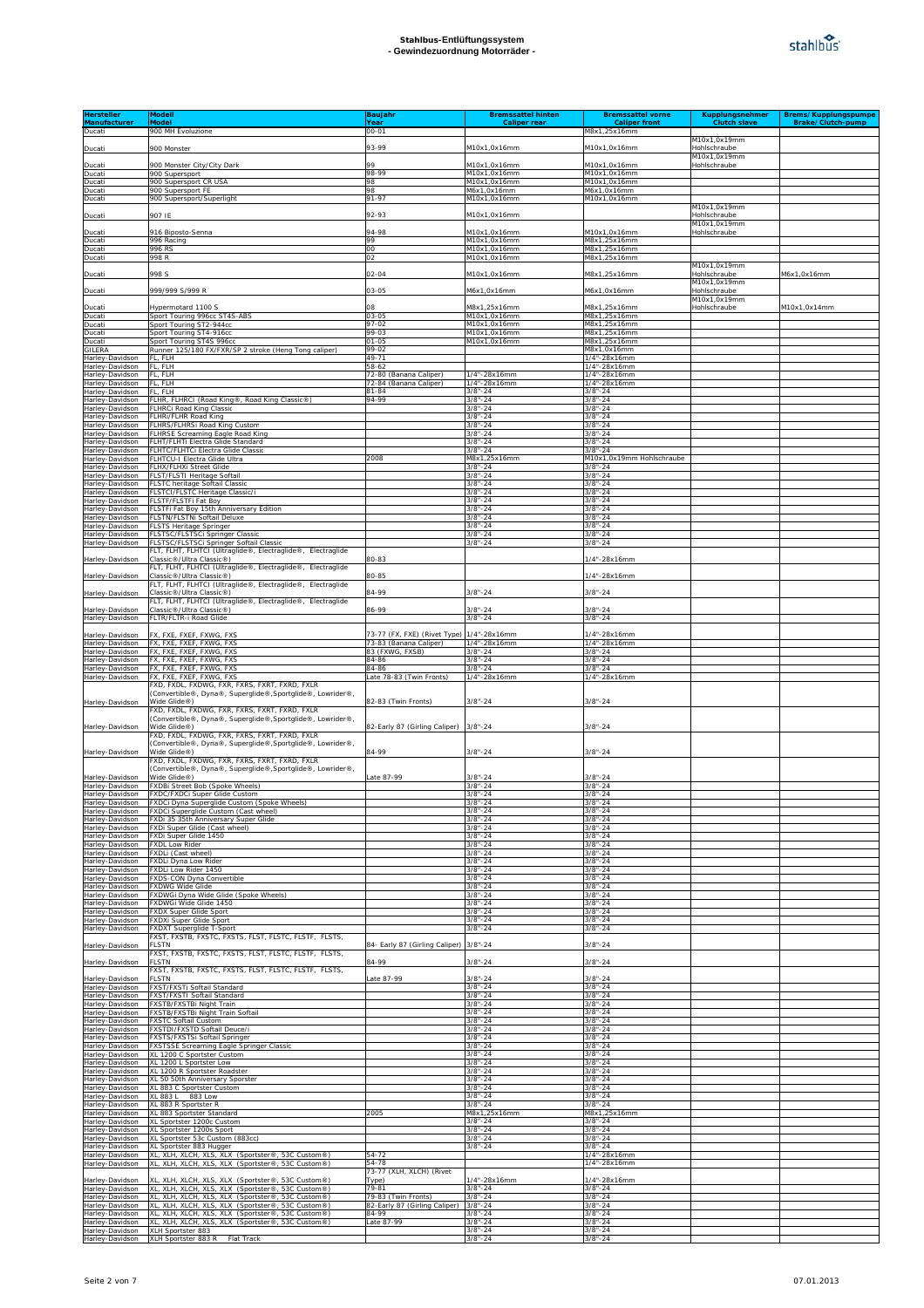

| Hersteller<br>Manufacturer | <b>Modell</b><br><b>Model</b>                                                                                              | Baujahr<br>Year             | <b>Bremssattel hinten</b><br><b>Caliper rear</b> | <b>Bremssattel vorne</b><br><b>Caliper front</b>                | Kupplungsnehmer<br><b>Clutch slave</b> | Brems/Kupplungspumpe<br>Brake/Clutch-pump |
|----------------------------|----------------------------------------------------------------------------------------------------------------------------|-----------------------------|--------------------------------------------------|-----------------------------------------------------------------|----------------------------------------|-------------------------------------------|
| Honda<br>Honda             | Africa Twin 750<br>ANF 125-3/5/T5/6/7 Innova                                                                               | 03-07                       | M8x1,25x16mm<br>M8x1,25x16mm                     | M8x1,25x16mm<br>M8x1,25x16mm                                    |                                        |                                           |
| Honda<br>Honda             | $AX-1$<br>CA 125 S/T Rebel                                                                                                 | 95-97                       | M8x1,25x16mm<br>M8x1,25x16mm                     | M8x1,25x16mm<br>M8x1,25x16mm                                    |                                        |                                           |
| Honda<br>Honda             | CB 1000 FP/FR/FS/FT/FV<br>CB 1000 SF                                                                                       | 93-97                       | M8x1,25x16mm<br>M8x1,25x16mm                     | M8x1,25x16mm<br>M8x1,25x16mm                                    |                                        |                                           |
| Honda<br>Honda<br>Honda    | CB 1100 SFY/SF1<br>X11<br>CB 125 TDC/TDE/TDJ<br>CB 1300 5/6 (Superfour)                                                    | 00-03<br>83-89<br>05-06     | M8x1,25x16mm<br>M8x1,25x16mm<br>M8x1,25x16mm     | M8x1,25x16mm<br>M8x1,25x16mm<br>M8x1,25x16mm                    |                                        |                                           |
| Honda<br>Honda             | CB 1300 A5/A6/A7 (Superfour ABS)<br>CB 1300 F1 (SC40)                                                                      | 05-07<br>01                 | M8x1,25x16mm<br>M8x1,25x16mm                     | M8x1,25x16mm<br>M8x1,25x16mm                                    |                                        |                                           |
| Honda<br>Honda<br>Honda    | CB 1300 F3/F13 Super Four<br>CB 1300 FW/FX/FY (SC40)<br>CB 1300 SA5/SA6/SA7 SuperBol-Dor                                   | 03-04<br>98-00<br>05-07     | M8x1,25x16mm<br>M8x1,25x16mm<br>M8x1,25x16mm     | M8x1,25x16mm<br>M8x1,25x16mm<br>M8x1,25x16mm                    | M8x1,25x16mm                           |                                           |
| Honda<br>Honda             | CB 1300 SF<br>CB 250 N/NA/NB/NDB/NDC                                                                                       | 78-82                       | M8x1,25x16mm<br>M8x1,25x16mm                     | M8x1,25x16mm<br>M8x1,25x16mm                                    |                                        |                                           |
| Honda<br>Honda             | CB 250 N/T/W/X/Y/1/4 Two Fifty<br>CB 250 T                                                                                 | 92-05<br>78                 | M8x1,25x16mm<br>M8x1,25x16mm                     | M8x1,25x16mm<br>M8x1,25x16mm                                    |                                        |                                           |
| Honda<br>Honda             | CB 400 N/NA/NB<br><b>CB 400 SF</b>                                                                                         | 78-81                       | M8x1,25x16mm<br>M8x1,25x16mm                     | M8x1,25x16mm<br>M8x1,25x16mm                                    |                                        |                                           |
| Honda<br>Honda             | CB 450 SG/SJ<br>CB 500 R/T -> PC26                                                                                         | 86-88<br>94-96              | M8x1,25x16mm<br>Trommelbremse                    | M8x1,25x16mm<br>M8x1,25x16mm                                    |                                        |                                           |
| Honda<br>Honda<br>Honda    | CB 500 V/W/SW/X/SX/Y/SY/2/S2 -> PC32<br>CB 600 F2Y/F21/F22 Hornet S (17 wheel)<br>CB 600 FW/FX Hornet (16 wheel)           | 97-03<br>00-04<br>98-99     | M10x1.0x16mm<br>M8x1,25x16mm<br>M8x1,25x16mm     | M10x1.0x16mm<br>M8x1,25x16mm<br>M8x1,25x16mm                    |                                        |                                           |
| Honda<br>Honda             | CB 600 FY/F1/F2/F3/F4/F5/F6<br>Hornet<br>CB 650 SCC Nighthawk                                                              | 82                          | M8x1,25x16mm<br>M8x1,25x16mm                     | M8x1,25x16mm<br>M8x1,25x16mm                                    |                                        |                                           |
| Honda<br>Honda             | CB 750 F<br>CB 750 F2N/F2R/F2S/F2T/F2V/F2W/F2X/F2Y                                                                         |                             | M8x1,25x16mm<br>M8x1,25x16mm                     | M8x1,25x16mm<br>M8x1,25x16mm                                    |                                        |                                           |
| Honda<br>Honda             | CB 750 KO-K6<br>CB 900 F2/F3/F4/F5/F6/F7 Hornet                                                                            | 69-77<br>$02 - 07$          | Trommelbremse<br>M8x1,25x16mm                    | M10x1,25x16mm<br>M8x1,25x16mm                                   |                                        |                                           |
| Honda<br>Honda             | CB 900 Hornet<br>CBF 250 4                                                                                                 | 04-06                       | M8x1,25x16mm<br>M8x1,25x16mm                     | M8x1,25x16mm<br>M8x1.25x16mm                                    |                                        |                                           |
| Honda<br>Honda<br>Honda    | CBF 500 4 (Non ABS Model)<br>CBF 500 A4/A5/A6/A7 (ABS Model)<br>CBF 600 N4/S4/N5/N6                                        | 04<br>$04 - 07$<br>04-06    | M8x1,25x16mm<br>M8x1,25x16mm<br>M8x1,25x16mm     | M8x1,25x16mm<br>M8x1,25x16mm<br>M8x1,25x16mm                    |                                        |                                           |
| Honda<br>Honda             | CBF 600 NA4/NA5/NA6 (ABS Model)<br>CBF 600 S4/S5 (Non ABS)                                                                 | 04-06<br>04-05              | M8x1,25x16mm<br>M8x1,25x16mm                     | M8x1,25x16mm<br>M8x1,25x16mm                                    |                                        |                                           |
| Honda<br>Honda             | CBF 600 SA4/SA5/SA6/SA7 (ABS Model)<br>CBR 1000 F                                                                          | 04-07                       | M8x1,25x16mm<br>M8x1,25x16mm                     | M8x1,25x16mm<br>M8x1,25x16mm                                    |                                        |                                           |
| Honda<br>Honda             | CBR 1000 FH/FJ<br>CBR 1000 FK/FL/FM/FN                                                                                     | 87-88<br>89-92              | M8x1,25x16mm<br>M8x1,25x16mm                     | M8x1,25x16mm<br>M8x1,25x16mm                                    |                                        |                                           |
| Honda                      | CBR 1000 FP/FR/FS/FT/FV/FW/FX                                                                                              | 93-99                       | M8x1,25x16mm                                     | M8x1,25x16mm                                                    |                                        | M7x1,0x16mm /                             |
| Honda<br>Honda             | CBR 1000 RR4/RR5 Fireblade<br>CBR 1000 RR6/RR7 (SC57)<br>CBR 1000 RR (SC59)                                                | 04-05<br>06-07              | M8x1,25x16mm<br>M8x1,25x16mm                     | M7x1,0x16mm<br>M7x1,0x16mm                                      | M8x1,25x16mm<br>M8x1,25x16mm           | M8x1,25x16mm                              |
| Honda<br>Honda             | CBR 1100 XX                                                                                                                | 08-09                       | M8x1,25x16mm<br>08x1,25x16mm                     | M7x1,0x16mm<br>M8x1,25x16mm (nur links,<br>rechts Platzproblem) | 08x1,25x16mm                           |                                           |
| Honda<br>Honda             | CBR 1100 XXV/XXW Blackbird<br>CBR 1100 XXX/XXY/XX1/XX2/XX3                                                                 | 97-98                       | M8x1,25x20mm (L)<br>M8x1,25x16mm                 | M8x1,25x16mm<br>M8x1,25x16mm                                    | M8x1,25x16mm<br>M8x1,25x16mm           |                                           |
| Honda<br>Honda             | CBR 125 R4/R5/RS5/RW5/RS6/R7<br><b>CBR 400 R/RR</b>                                                                        | 04-07                       | M8x1,25x16mm<br>M8x1,25x16mm                     | M8x1,25x16mm<br>M8x1,25x16mm                                    |                                        |                                           |
| Honda<br>Honda             | CBR 500 FH/FJ/FK/FL<br>CBR 600 F /RR('03)                                                                                  | 87-90                       | M8x1,25x16mm<br>M8x1,25x16mm                     | M8x1,25x16mm<br>M8x1,25x16mm                                    |                                        |                                           |
| Honda<br>Honda             | CBR 600 F1/F2/CBR 600 FS1/FS2 Sport<br>CBR 600 F3/F4/F5/F6/F7                                                              | $01 - 02$<br>03-07          | M8x1,25x16mm<br>M8x1,25x16mm                     | M8x1,25x16mm<br>M8x1,25x16mm                                    |                                        |                                           |
| Honda<br>Honda<br>Honda    | CBR 600 FH/FJ/FK/FL<br>CBR 600 FM/FN/FP/FR<br>CBR 600 FS/FT/FV/FW                                                          | 87-90<br>91-94<br>95-98     | M8x1,25x16mm<br>M8x1,25x16mm<br>M8x1,25x16mm     | M8x1,25x16mm<br>M8x1,25x16mm<br>M8x1,25x16mm                    |                                        |                                           |
| Honda<br>Honda             | CBR 600 FX/FY<br>CBR 600 RR3/RR4                                                                                           | 99-00<br>03-04              | M8x1,25x16mm<br>M8x1,25x16mm                     | M8x1,25x16mm<br>M8x1,25x16mm                                    |                                        |                                           |
| Honda<br>Honda             | CBR 600 RR5/RR6 (Radial Caliper)<br>CBR 600 RR7                                                                            | 05-06<br>07                 | M8x1.25x16mm<br>M8x1,25x16mm                     | M7x1.0x16mm<br>M7x1,0x16mm                                      |                                        |                                           |
| Honda<br>Honda             | <b>CBR 900 R</b><br>CBR 900 RR, SC59                                                                                       | 08                          | M8x1,25x16mm<br>M7x1,0x16mm                      | M8x1,25x16mm<br>M7x1,0x16mm                                     |                                        |                                           |
| Honda<br>Honda<br>Honda    | CBR 900 RR2/RR3 (954cc) Fireblade<br>CBR 900 RRN/RRP Fireblade<br>CBR 900 RRR/RRS/RRT/RRV<br>Fireblade                     | 02-03<br>92-93<br>94-97     | M8x1,25x16mm<br>M8x1,25x16mm<br>M8x1,25x16mm     | M8x1,25x16mm<br>M8x1,25x16mm<br>M8x1,25x16mm                    |                                        |                                           |
| Honda<br>Honda             | CBR 900 RRW/RRX<br>Fireblade<br>CBR 900 RRY/RR1<br>(929cc) Fireblade                                                       | 98-99<br>$00 - 01$          | M8x1,25x16mm<br>M8x1,25x16mm                     | M8x1,25x16mm<br>M8x1,25x16mm                                    |                                        |                                           |
| Honda<br>Honda             | <b>CBR 929 RR</b><br>CBX 1000 B/C, SC06                                                                                    | 01<br>81-83                 | M8x1,25x16mm<br>M8x1,25x16mm                     | M8x1,25x16mm<br>M8x1,25x16mm                                    |                                        |                                           |
| Honda<br>Honda             | CBX 400 F<br>CD 250 UJ                                                                                                     | 88-92                       | M8x1,25x16mm<br>M8x1,25x16mm                     | M8x1,25x16mm<br>M8x1,25x16mm                                    |                                        |                                           |
| Honda<br>Honda             | CG 125-ES4<br>CJ 250 T                                                                                                     | 04-07<br>77-79<br>96        | M8x1,25x16mm<br>Trommelbremse<br>M8x1,25x16mm    | M8x1,25x16mm<br>M7x1,0x16mm                                     |                                        |                                           |
| Honda<br>Honda<br>Honda    | CMX 250 CT Rebel (Nissin Caliper)<br>CMX 250 CV/CW/CX Rebel (Grimeca Caliper)<br>CN 250 H/J/K/L/M/P/R/S/T/V/X SPAZIO/Helix | 97-00<br>87-98              | M8x1,25x16mm<br>M8x1,25x16mm                     | M8x1,25x16mm<br>M8x1,25x16mm<br>M8x1,25x16mm                    |                                        |                                           |
| Honda<br>Honda             | R 125 R2/R3<br>CR 125 R4/R5/R6/R7                                                                                          | $02 - 03$<br>04-07<br>84-85 | M8x1,25x16mm<br>M8x1,25x16mm                     | M8x1,25x16mm<br>M8x1,25x16mm                                    |                                        |                                           |
| Honda<br>Honda<br>Honda    | <b>CR 125 RE/RF</b><br>CR 125 RG<br>CR 125 RH/RJ                                                                           | 86<br>87-88                 | M8x1,25x16mm<br>M8x1,25x16mm<br>M8x1,25x16mm     | M8x1,25x16mm<br>M8x1,25x16mm<br>M8x1,25x16mm                    |                                        |                                           |
| Honda<br>Honda             | CR 125 RK<br>CR 125 RL/RM                                                                                                  | 89<br>90-91                 | M8x1,25x16mm<br>M8x1,25x16mm                     | M8x1,25x16mm<br>M8x1,25x16mm                                    |                                        |                                           |
| Honda<br>Honda             | CR 125 RN/RP/RR<br>CR 125 RS/RT/RV                                                                                         | 92-94<br>95-97              | M8x1,25x16mm<br>M8x1,25x16mm                     | M8x1,25x16mm<br>M8x1,25x16mm                                    |                                        |                                           |
| Honda<br>Honda             | CR 125 RW/RX/RY/R1<br>CR 250 R2/R3                                                                                         | 98-01<br>02-03              | M8x1,25x16mm<br>M8x1,25x16mm                     | M8x1,25x16mm<br>M8x1,25x16mm                                    |                                        |                                           |
| Honda<br>Honda<br>Honda    | CR 250 R4/R5/R6/R7<br>CR 250 RE/RF<br>CR 250 RG                                                                            | 04-07<br>84-85<br>86        | M8x1,25x16mm<br>M8x1,25x16mm<br>M8x1,25x16mm     | M8x1,25x16mm<br>M8x1,25x16mm<br>M8x1,25x16mm                    |                                        |                                           |
| Honda<br>Honda             | CR 250 RH/RJ<br><b>CR 250 RK</b>                                                                                           | 87-88<br>89                 | M8x1,25x16mm<br>M8x1,25x16mm                     | M8x1,25x16mm<br>M8x1,25x16mm                                    |                                        |                                           |
| Honda<br>Honda             | CR 250 RL/RM<br>CR 250 RN/RP/RR                                                                                            | 90-91<br>92-94              | M8x1,25x16mm<br>M8x1,25x16mm                     | M8x1,25x16mm<br>M8x1,25x16mm                                    |                                        |                                           |
| Honda<br>Honda             | CR 250 RS/RT<br>CR 250 RV/RW/RX/RY/R1                                                                                      | 95-96<br>97-01              | M8x1,25x16mm<br>M8x1,25x16mm                     | M8x1,25x16mm<br>M8x1,25x16mm                                    |                                        |                                           |
| Honda<br>Honda             | CR 500 RL/RM<br>CR 500 RN/RP/RR                                                                                            | 90-91<br>92-94              | M8x1,25x16mm<br>M8x1,25x16mm                     | M8x1,25x16mm<br>M8x1,25x16mm                                    |                                        |                                           |
| Honda<br>Honda             | CR 500 RS/RT/RV/RW/RX/RY/R1<br>CR 80 RG/RH/RJ/RK/RL/RM                                                                     | 95-01<br>86-91<br>92-95     | M8x1.25x16mm<br>M8x1,25x16mm                     | M8x1,25x16mm<br>M8x1,25x16mm                                    |                                        |                                           |
| Honda<br>Honda<br>Honda    | CR 80 RN/RP/RR/RS<br>CR 80 RT/RBT/RV/RBV/RW/RBW/RX<br>CR 85 R3/RB3/R4/RB4/R5/RB5/R6/RB6/R7/RB7                             | 03-07                       | M8x1,25x16mm<br>M8x1,25x16mm<br>M8x1,25x16mm     | M8x1,25x16mm<br>M8x1,25x16mm<br>M8x1,25x16mm                    |                                        |                                           |
| Honda<br>Honda<br>Honda    | CRF 150 RB7/R7<br>CRF 230 F4/F5/F6/F7<br>CRF 250 R4/R5/R6/R7                                                               | 07<br>04-07<br>04-07        | M8x1.25x16mm<br>M8x1,25x16mm<br>M8x1,25x16mm     | M8x1,25x16mm<br>M8x1,25x16mm<br>M8x1,25x16mm                    |                                        |                                           |
| Honda<br>Honda             | CRF 250 X4/X5/X6/X7<br>CRF 450 R2/R3                                                                                       | $04 - 07$<br>02-03          | M8x1,25x16mm<br>M8x1,25x16mm                     | M8x1,25x16mm<br>M8x1,25x16mm                                    |                                        |                                           |
| Honda<br>Honda             | CRF 450 R4/R5/R6/R7<br>CRF 450 X5/X6/X7                                                                                    | 04-07<br>05-07              | M8x1.25x16mm<br>M8x1,25x16mm                     | M8x1.25x16mm<br>M8x1,25x16mm                                    |                                        |                                           |
| Honda<br>Honda             | CRM 125 RL/RM/R/RP/RR/RV/RX<br>CRM 250 R/AR                                                                                | 90-99                       | M10x1,0x16mm<br>M8x1,25x16mm                     | M8x1,25x16mm<br>M8x1,25x16mm                                    |                                        |                                           |
| Honda<br>Honda             | <b>CRM 50</b><br>CRM 80                                                                                                    |                             | M8x1,25x16mm<br>M8x1,25x16mm                     | M8x1,25x16mm<br>M8x1,25x16mm                                    |                                        |                                           |
| Honda<br>Honda<br>Honda    | CX 500 CA/CB/Z/A/B<br>CX 500 TCC<br>Turbo<br>CX 650 TD<br>Turbo                                                            | 79-81<br>83<br>83           |                                                  | M8x1,25x16mm<br>M8x1,25x16mm<br>M8x1,25x16mm                    |                                        |                                           |
| Honda<br>Honda             | Dream 50<br>FES 125 3/4/5/6/7 Pantheon                                                                                     | 03-07                       | M8x1,25x16mm<br>M8x1.25x16mm                     | M8x1,25x16mm<br>M8x1,25x16mm                                    |                                        |                                           |
| Honda<br>Honda             | FES 125 W/Y/1/2 Pantheon<br>FES 150 3/4/5 Pantheon                                                                         | 98-02<br>03-06              | M8x1,25x16mm<br>M8x1,25x16mm                     | M8x1,25x16mm<br>M8x1,25x16mm                                    |                                        |                                           |
| Honda<br>Honda             | FES 150 W/Y/1/2 Pantheon<br>FES 250 W/X Foresight                                                                          | 98-02<br>98-99              | M8x1,25x16mm<br>M8x1,25x16mm                     | M8x1,25x16mm<br>M8x1,25x16mm                                    |                                        |                                           |
| Honda<br>Honda             | FES 250 Y/1/2/5 Foresight<br>FJS 400 D6 Silverwing                                                                         | $00 - 05$<br>06             | M8x1,25x16mm<br>M8x1,25x16mm                     | M8x1,25x16mm<br>M8x1,25x16mm                                    |                                        |                                           |
| Honda<br>Honda<br>Honda    | FL 400 R RK/RL<br>Pilot<br>FMX 650 5/6<br><b>FTR 250</b>                                                                   | 89-93<br>05-07              | M8x1,25x16mm<br>M8x1,25x16mm<br>M8x1,25x16mm     | M8x1,25x16mm<br>M8x1,25x16mm<br>M8x1,25x16mm                    |                                        |                                           |
| Honda                      | GL 1000 K/K1/K2 Goldwing                                                                                                   | 75-77                       | M8x1,25x16mm                                     | M8x1,25x16mm                                                    |                                        |                                           |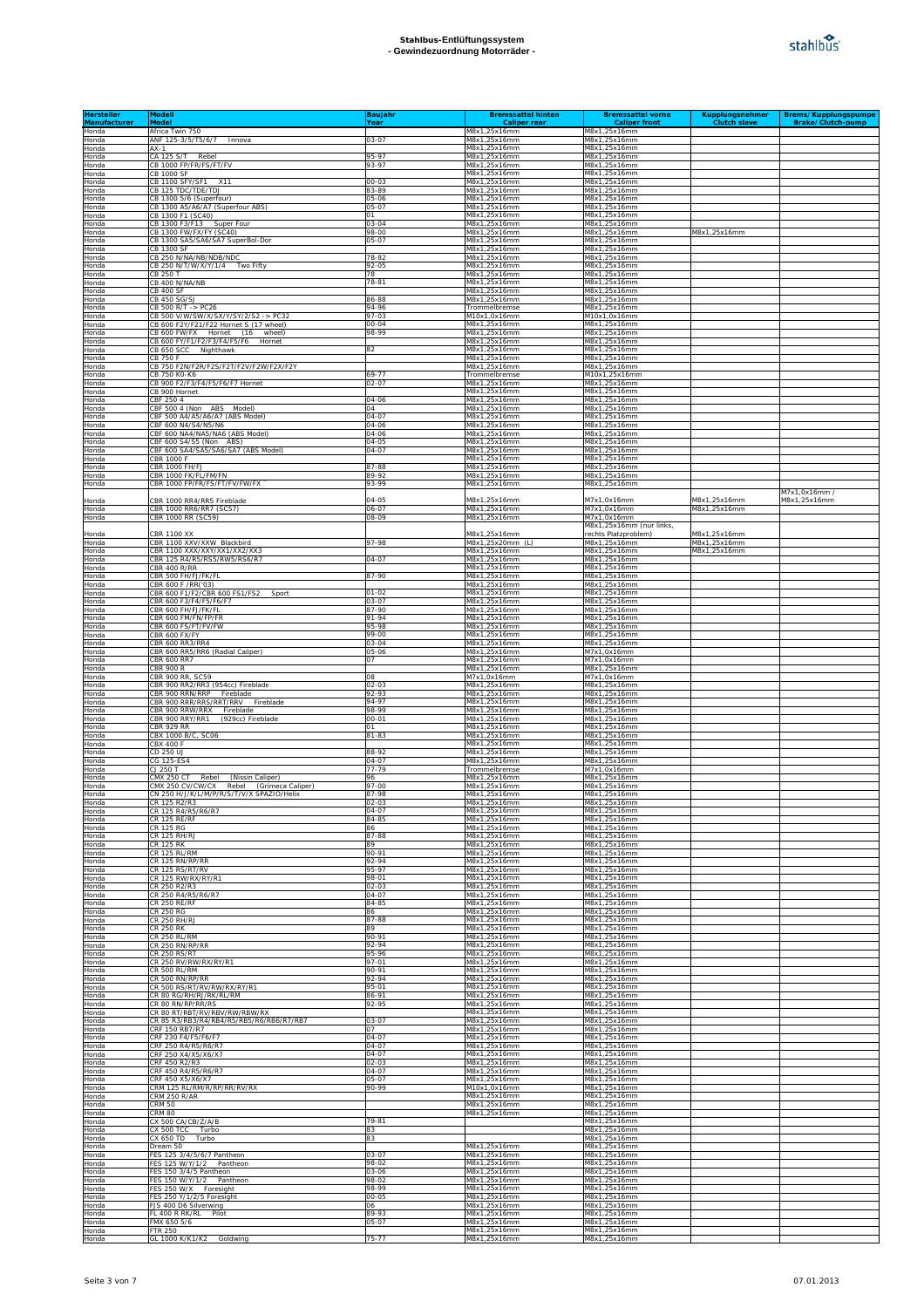

| <b>Hersteller</b> | Modell                                                                                 | Baujahr            | <b>Bremssattel hinten</b>      | <b>Bremssattel vorne</b>       | Kupplungsnehmer              | Brems/Kupplungspumpe |
|-------------------|----------------------------------------------------------------------------------------|--------------------|--------------------------------|--------------------------------|------------------------------|----------------------|
| Manufacturer      | Model                                                                                  | Year               | <b>Caliper rear</b>            | <b>Caliper front</b>           | <b>Clutch slave</b>          | Brake/Clutch-pump    |
| Honda<br>Honda    | GL 1000 K3<br>Goldwing<br>GL 1000 Z Goldwing                                           | 78<br>79           | M8x1,25x16mm<br>M8x1,25x16mm   | M8x1,25x16mm<br>M8x1,25x16mm   |                              |                      |
| Honda             | GL 1100 A/DA/B/DB (SC02)                                                               | 80-82              | M8x1,25x16mm                   | M8x1,25x16mm                   |                              |                      |
| Honda<br>Honda    | GL 1100 AD Goldwing Aspencade<br>GL 1100 C/DC Goldwing                                 | 33<br>82           | M8x1,25x16mm<br>M8x1,25x16mm   | M8x1,25x16mm<br>M8x1,25x16mm   |                              |                      |
| Honda<br>Honda    | GL 1200 AE/AF/AG<br>Goldwing<br>GL 1200 DE/DF/DG Goldwing                              | 34-86<br>84-86     | M8x1,25x16mm<br>M8x1,25x16mm   | M8x1,25x16mm<br>M8x1,25x16mm   | M8x1,25x16mm<br>M8x1,25x16mm |                      |
| Honda             | GL 1500 CV/CW/CX (F6C)                                                                 | 97-99<br>00-03     | M8x1,25x16mm<br>M8x1,25x16mm   | M8x1,25x16mm<br>M8x1,25x16mm   | M8x1,25x16mm<br>M8x1,25x16mm |                      |
| Honda<br>Honda    | GL 1500 CY/C1/C2 (F6C)<br>GL 1500 J/K Goldwing                                         | 88-89              | M8x1,25x16mm                   | M8x1,25x16mm                   | M8x1,25x16mm                 |                      |
| Honda<br>Honda    | GL 1500 L/SEM/SEN/SEP/SER/SES/SEV<br>GL 1800 A1/A2/A3/A4/A5A6/A7                       |                    | M8x1,25x16mm<br>M8x1,25x16mm   | M8x1,25x16mm<br>M8x1,25x16mm   | M8x1,25x16mm                 |                      |
| Honda             | Lead 90                                                                                | 88-<br>85-95       | M8x1,25x16mm<br>M8x1,25x16mm   | M8x1,25x16mm<br>M8x1,25x16mm   |                              |                      |
| Honda<br>Honda    | MTX 125 RWE/RWF/RWH/RWL<br>MTX 200 RWF                                                 | 85                 | M8x1,25x16mm                   | M8x1,25x16mm                   |                              |                      |
| Honda<br>Honda    | NES 125 Y/1/2/3/4/5 (@ 125 Scooter)<br>NH 90 M/P/R Yuppy                               | 00-05<br>91-94     | M8x1,25x16mm<br>M8x1,25x16mm   | M8x1,25x16mm<br>M8x1,25x16mm   |                              |                      |
| Honda             | <b>NR 750</b>                                                                          |                    | M8x1,25x16mm                   | M8x1,25x16mm                   |                              |                      |
| Honda<br>Honda    | <b>NS 50 F</b><br>NS-1                                                                 |                    | M8x1,25x16mm<br>M8x1,25x16mm   | M8x1,25x16mm<br>M8x1,25x16mm   |                              |                      |
| Honda<br>Honda    | <b>NSR 50</b><br>NSR 50 FP/FR/FS                                                       | 93-95              | M8x1,25x16mm<br>M8x1,25x16mm   | M8x1,25x16mm<br>M8x1,25x16mm   |                              |                      |
| Honda<br>Honda    | NSR 50 RV/RW/RX/RY<br>NSR 50 SK/SP/SR/SS                                               | 97-00<br>89-95     | M8x1,25x16mm<br>M8x1,25x16mm   | M8x1,25x16mm<br>M8x1,25x16mm   |                              |                      |
| Honda             | NSR 75 N/P/R/X/Y (NS-1)                                                                | 92-00              | M8x1,25x16mm                   | M8x1,25x16mm                   |                              |                      |
| Honda<br>Honda    | <b>NSR 80</b><br>NSS 250 Y/AY/1/A1/A3/3 Forza/Forza-ST/S/T                             |                    | M8x1,25x16mm<br>M8x1,25x16mm   | M8x1,25x16mm<br>M8x1,25x16mm   |                              |                      |
| Honda<br>Honda    | NT 650 V2/V3/V4 Deauville<br>NT 650 VW/VX/VY/V1 Deauville                              | $02 - 04$<br>98-01 | M8x1,25x16mm<br>M8x1,25x16mm   | M8x1,25x16mm<br>M8x1,25x16mm   |                              |                      |
| Honda             | NT 700 V6/V7 Deauville, RC 52                                                          | 06-07              | M8x1,25x16mm                   | M8x1,25x16mm                   |                              |                      |
| Honda<br>Honda    | NT 700 VA7 Deauville<br>NTV 600 J/K/M Revere                                           | 17<br>88-92        | M8x1,25x16mm<br>M8x1,25x16mm   | M8x1,25x16mm<br>M8x1,25x16mm   |                              |                      |
| Honda<br>Honda    | NTV 650 J/K/L/M/P/S/T/V<br>NV 400 CS/CV Steed                                          | 88-97<br>95-97     | M8x1,25x16mm<br>M8x1,25x16mm   | M8x1,25x16mm<br>M8x1,25x16mm   |                              |                      |
| Honda             | NX 250 2L/M/P/2P (MD25)                                                                | 90-93              | M8x1,25x16mm                   | M8x1,25x16mm                   |                              |                      |
| Honda<br>Honda    | NX 250 J/K (MD21)<br>NX 500 J/K/L/M Dominator                                          | 37-90<br>88-91     | M8x1,25x16mm<br>M8x1,25x16mm   | M8x1,25x16mm<br>M8x1,25x16mm   |                              |                      |
| Honda             | NX 500 N/P/R/S/T<br>NX 650 J/K/L/LII/M Dominator                                       | 92-96<br>88-91     | M8x1,25x16mm                   | M8x1,25x16mm                   |                              |                      |
| Honda<br>Honda    | NX 650 N/P/R/S/T Dominator                                                             | 92-96              | M8x1,25x16mm<br>M8x1,25x16mm   | M8x1,25x16mm<br>M8x1,25x16mm   |                              |                      |
| Honda<br>Honda    | PC 800 Pacific coast<br>RVF 400 (NC 35)                                                | 39-97              | M8x1,25x16mm<br>M8x1,25x16mm   | M8x1,25x16mm<br>M8x1,25x16mm   | M8x1,25x16mm                 |                      |
| Honda<br>Honda    | RVF 750 (RC 45)<br><b>RVF 750 RR/RS</b><br><b>RC45</b>                                 | 94-98              | M8x1,25x16mm<br>M8x1,25x16mm   | M8x1,25x16mm<br>M8x1,25x16mm   |                              |                      |
| Honda             | SES 125 2/3/4<br>Dylan                                                                 | 02-07              | M8x1,25x16mm                   | M8x1,25x16mm                   |                              |                      |
| Honda<br>Honda    | SES 150 2/3/4 Dylan<br>SH 125 1/3/4/S/6-i/7-i                                          | 02-06<br>$01 - 07$ | M8x1,25x16mm<br>M8x1,25x16mm   | M8x1,25x16mm<br>M8x1,25x16mm   |                              |                      |
| Honda             | SH 150 1/3/4/5/i6/i7                                                                   | $01 - 07$<br>07    | M8x1,25x16mm                   | M8x1,25x16mm                   |                              |                      |
| Honda<br>Honda    | SH 300i A7<br>SK 50 MM-II/MM-YD/MN-II/MP-II                                            |                    | M8x1,25x16mm<br>M8x1,25x16mm   | M8x1,25x16mm<br>M8x1,25x16mm   |                              |                      |
| Honda<br>Honda    | SK 50 MNIII/MPIII/MP-IV (AF28)<br>DIO-ZX<br>SRX 50 T/W/X Joker/Shadow                  | 97-99              | M8x1,25x16mm<br>M8x1,25x16mm   | M8x1,25x16mm<br>M8x1,25x16mm   |                              |                      |
| Honda             | Shadow T/W/X<br>SRX 90                                                                 | 97-99              | M8x1,25x16mm                   | M8x1,25x16mm                   |                              |                      |
| Honda<br>Honda    | ST 1100<br>ST 1100 AN/AP/AR/AS Pan European                                            | 92-95              | M8x1,25x16mm<br>M8x1,25x16mm   | M8x1,25x16mm<br>M8x1,25x16mm   |                              |                      |
| Honda<br>Honda    | ST 1100 AT/AV/AW/AX/AY/A1 Pan European<br>ST 1100 L/M/N/P/R/S/T/V/W/X/Y/1 Pan European | 96-01<br>90-01     | M8x1,25x16mm<br>M8x1,25x16mm   | M8x1,25x16mm<br>M8x1,25x16mm   |                              |                      |
| Honda             | ST 1300 2/A2/3/A3/4/A4/5/A5/6/A6/A7                                                    | 90-93              | M8x1,25x16mm                   | M8x1,25x16mm                   |                              |                      |
| Honda<br>Honda    | TRX 200 L/M/DM/DN<br>TRX 250 EX1/2/3/4/5/6/7                                           | 01-07              | M8x1,25x16mm<br>M8x1,25x16mm   | M8x1,25x16mm<br>M8x1,25x16mm   |                              |                      |
| Honda<br>Honda    | TRX 250 F/G/H<br><b>TRX 250 RG/RH</b>                                                  | 85-87<br>86-87     | M8x1,25x16mm<br>M8x1,25x16mm   | M8x1,25x16mm<br>M8x1,25x16mm   |                              |                      |
| Honda             | <b>TRX 250 RJ/RK</b>                                                                   | 88-89              | M8x1,25x16mm                   | M8x1,25x16mm                   |                              |                      |
| Honda<br>Honda    | TRX 250 V/W/X/Y/1/TE2-7/TM2-7<br>TRX 300 EX P/R/S/T/V/W/X/Y/1/2/3/4/5/6/7              | 93-07              | M8x1,25x16mm<br>M8x1,25x16mm   | M8x1,25x16mm<br>M8x1,25x16mm   |                              |                      |
| Honda<br>Honda    | TRX 300 FWJ/K/L/T/V/W/X/Y (4WD)<br>TRX 300 J/K/L/T/V/W/X/Y (2WD)                       | 38-00<br>88-00     | M8x1,25x16mm<br>M8x1,25x16mm   | M8x1,25x16mm<br>M8x1,25x16mm   |                              |                      |
| Honda             | TRX 350 G/H/J/K/L/M/N                                                                  | 86-93              | M8x1,25x16mm                   | M8x1,25x16mm                   |                              |                      |
| Honda<br>Honda    | TRX 400 EXX/EXY/EX1-EX6<br>TRX 400 FA4/5/6/7 Fourtrax AT                               | 99-06<br>04-07     | M8x1,25x16mm<br>M8x1,25x16mm   | M8x1,25x16mm<br>M8x1,25x16mm   |                              |                      |
| Honda<br>Honda    | TRX 420 FE7/TE7 Fourtrax Rancher<br>TRX 420 FM7/TM7 Fourtrax Rancher                   | )7<br>07           | M8x1,25x16mm<br>M8x1,25x16mm   | M8x1,25x16mm<br>M8x1,25x16mm   |                              |                      |
| Honda             | Rincon<br>TRX 650 FA3/FA4/FA5<br>VF 1000 FE/FF/FG/F2F/F2G                              | 03-05              | M8x1.25x16mm                   | M8x1.25x16mm<br>M8x1,25x16mm   |                              |                      |
| Honda<br>Honda    | VF 1000 RE/RF/RG                                                                       | 84-86<br>84-86     | M8x1,25x16mm<br>M8x1,25x16mm   | M8x1,25x16mm                   |                              |                      |
| Honda<br>Honda    | VF 750 C Shadow<br>VF 750 CP/CR/CS/CT/CV/CW/CX                                         | 93-99              | M8x1,25x16mm<br>M8x1,25x16mm   | M8x1,25x16mm<br>M8x1,25x16mm   |                              |                      |
| Honda<br>Honda    | VFR 400 R/Z (NC 24/21)<br>VFR 400 R3L/R3M (NC30)                                       | 90-91              | M8x1,25x16mm<br>M8x1,25x16mm   | M8x1,25x16mm<br>M8x1,25x16mm   |                              |                      |
| Honda             | VFR 750 F / R (RC 30)                                                                  |                    | M8x1,25x16mm                   | M8x1,25x16mm                   |                              |                      |
| Honda<br>Honda    | VFR 750 FG/FH<br><b>VFR 750 FJ/FK</b>                                                  | 50-15 J<br>B8-89   | 78X 1,25X 16mm<br>M8x1,25x16mm | M8X 1,25X 16MM<br>M8x1,25x16mm |                              |                      |
| Honda<br>Honda    | VFR 750 FL/FM/FN/FP<br>VFR 750 FR/FS/FT/FV                                             | 90-93<br>94-97     | M8x1.25x16mm<br>M8x1,25x16mm   | M8x1,25x16mm<br>M8x1,25x16mm   |                              |                      |
| Honda             | VFR 750 RJ/RK/RL RC30                                                                  | 88-90              | M8x1,25x16mm                   | M8x1,25x16mm                   |                              |                      |
| Honda<br>Honda    | <b>VFR 800</b><br>VFR 800 6/7                                                          | 06-07              | M8x1,25x16mm<br>M8x1,25x16mm   | M8x1,25x16mm<br>M8x1,25x16mm   |                              |                      |
| Honda<br>Honda    | VFR 800 A2/A3/A4/A5 (ABS Model)<br>VFR 800 A6/A7 (ABS Model)                           | 02-05<br>06-07     | M8x1,25x16mm<br>M8x1,25x16mm   | M8x1,25x16mm<br>M8x1,25x16mm   |                              |                      |
| Honda             | VFR 800 FIW/FIX                                                                        | 98-99              | M8x1,25x16mm                   | M8x1,25x16mm                   |                              |                      |
| Honda<br>Honda    | VFR 800 FIY/FI1/2/3/4/5<br>VT 125 CX/CY/C2Y/C1/C21/C3/C4-C7<br>Shadow                  | $0 - 05$<br>99-07  | M8x1,25x16mm<br>M8x1,25x16mm   | M8x1,25x16mm<br>M8x1,25x16mm   |                              |                      |
| Honda<br>Honda    | VT 500 ED/EF, Modell E und C (Chopper)<br>VT 600 CR/CS/CT/CV/CW/CX Shadow custom       | 83-87<br>94-00     | Trommelbremse<br>M8x1,25x16mm  | M8x1,25x16mm<br>M8x1,25x16mm   | Seilzug                      |                      |
| Honda             | VTR 1000 F/ SP-1                                                                       |                    | M8x1,25x16mm                   | M8x1,25x16mm                   |                              |                      |
| Honda<br>Honda    | VTR 1000 FV/FW/FX/FY<br>VTR 1000 SP-2/SP-3/SP-4/SP-5/SP-6 (SP2)                        | 02-07              | M8x1,25x16mm<br>M8x1,25x16mm   | M8x1,25x16mm<br>M8x1,25x16mm   |                              |                      |
| Honda<br>Honda    | VTR 1000 SP-Y/SP-1 (SC45) (SP1)<br>V-Twin Magna                                        | $00 - 01$          | M8x1,25x16mm<br>M8x1,25x16mm   | M8x1,25x16mm<br>M8x1,25x16mm   |                              |                      |
| Honda             | VTX 1800 C2/C3/C4/C15                                                                  | 02-05              | M8x1,25x16mm                   | M8x1,25x16mm                   |                              |                      |
| Honda<br>Honda    | $X-11$<br>$X-4$                                                                        |                    | M8x1,25x16mm<br>M8x1,25x16mm   | M8x1,25x16mm<br>M8x1,25x16mm   |                              |                      |
| Honda<br>Honda    | <b>XBR 500 F/G/H/SJ</b><br>xl 1000 v3/v4/v5/v6                                         | 85-89<br>03-06     | M8x1,25x16mm<br>M8x1,25x16mm   | M8x1,25x16mm<br>M8x1,25x16mm   |                              |                      |
| Honda             | XL 1000 VA4/VA5/VA6/A7 Varadero                                                        | $04 - 07$          | M8x1,25x16mm                   | M8x1,25x16mm                   |                              |                      |
| Honda<br>Honda    | XL 1000 VX/XY/V1-V2 Varadero<br>XL 125 V1/V2/V3/V4/V5V6/V7 Varadero                    | 99-02<br>$01 - 07$ | M8x1,25x16mm<br>M8x1,25x16mm   | M8x1,25x16mm<br>M8x1,25x16mm   |                              |                      |
| Honda<br>Honda    | XL 600 VH/VJ/VK Trans Alp<br>XL 600 VM/VN/VP Trans Alp                                 | 87-90<br>91-93     | M8x1,25x16mm<br>M8x1,25x16mm   | M8x1,25x16mm<br>M8x1,25x16mm   |                              |                      |
| Honda             | XL 600 VR/VT Transalp                                                                  | 94-96              | M8x1,25x16mm                   | M8x1,25x16mm                   |                              |                      |
| Honda<br>Honda    | XL 600 VV/VW/VX Transalp<br>XL 650 VY/V1-V7 Transalp                                   | 97-99<br>00-07     | M8x1,25x16mm<br>M8x1,25x16mm   | M8x1,25x16mm<br>M8x1,25x16mm   |                              |                      |
| Honda<br>Honda    | <b>XLR 125 RW</b><br><b>XLR 250R</b>                                                   | 98-01              | M8x1,25x16mm<br>M8x1,25x16mm   | M8x1,25x16mm<br>M8x1,25x16mm   |                              |                      |
| Honda             | XR 125 L3/L4/L5/L6/L7                                                                  | 03-07              | M8x1,25x16mm                   | M8x1,25x16mm                   |                              |                      |
| Honda<br>Honda    | <b>XR 250 RE/RF</b><br><b>XR 250 RG/RH</b>                                             | 84-85<br>86-87     | M8x1,25x16mm<br>M8x1,25x16mm   | M8x1,25x16mm<br>M8x1,25x16mm   |                              |                      |
| Honda<br>Honda    | <b>XR 250 RJ/RK</b><br><b>XR 250 RL</b>                                                | 88-89<br>90        | M8x1,25x16mm<br>M8x1,25x16mm   | M8x1,25x16mm<br>M8x1,25x16mm   |                              |                      |
| Honda             | XR 250 RM/RN/RP/RR/RS                                                                  | 91-95              | M8x1,25x16mm                   | M8x1,25x16mm                   |                              |                      |
| Honda<br>Honda    | XR 250 RT/RV/RW/RX/RY/R1/R2/R3/R4<br><b>XR 250/R</b>                                   | 96-04              | M8x1,25x16mm<br>M8x1,25x16mm   | M8x1.25x16mm<br>M8x1,25x16mm   |                              |                      |
| Honda<br>Honda    | XR 400<br>XR 400 RT/RV/RW/RX/RY/R1/R2/R3/R4                                            | 96-04              | M8x1,25x16mm<br>M8x1,25x16mm   | M8x1,25x16mm<br>M8x1,25x16mm   |                              |                      |
| Honda             | XR 600 RF/RG/RH                                                                        | 85-87              | M8x1,25x16mm                   | M8x1,25x16mm                   |                              |                      |
| Honda<br>Honda    | XR 600 RJ/RK/RL<br>XR 600 RM                                                           | 88-90<br>91        | M8x1,25x16mm<br>M8x1,25x16mm   | M8x1,25x16mm<br>M8x1,25x16mm   |                              |                      |
| Honda<br>Honda    | XR 600 RP/RR/RS/RT/RV/RW/RX/RY<br>XR 650 RY/R1-R7                                      | 93-00<br>00-07     | M8x1,25x16mm<br>M8x1,25x16mm   | M8x1,25x16mm<br>M8x1,25x16mm   |                              |                      |
| Honda             | XRV 650 J/K Africa Twin                                                                | 88-89              | M8x1,25x16mm                   | M8x1,25x16mm                   |                              |                      |
| Honda<br>Honda    | XRV 750 L/M/N Africa Twin<br>XRV 750 P/R/S/T/V/W/X/Y Africa Twin                       | 90-93<br>94-03     | M8x1,25x16mm<br>M8x1,25x16mm   | M8x1.25x16mm<br>M8x1,25x16mm   |                              |                      |
| HUSABERG          | FE 450 E                                                                               | 06-07              | M10x1,0x16mm                   | M10x1,0x16mm                   |                              |                      |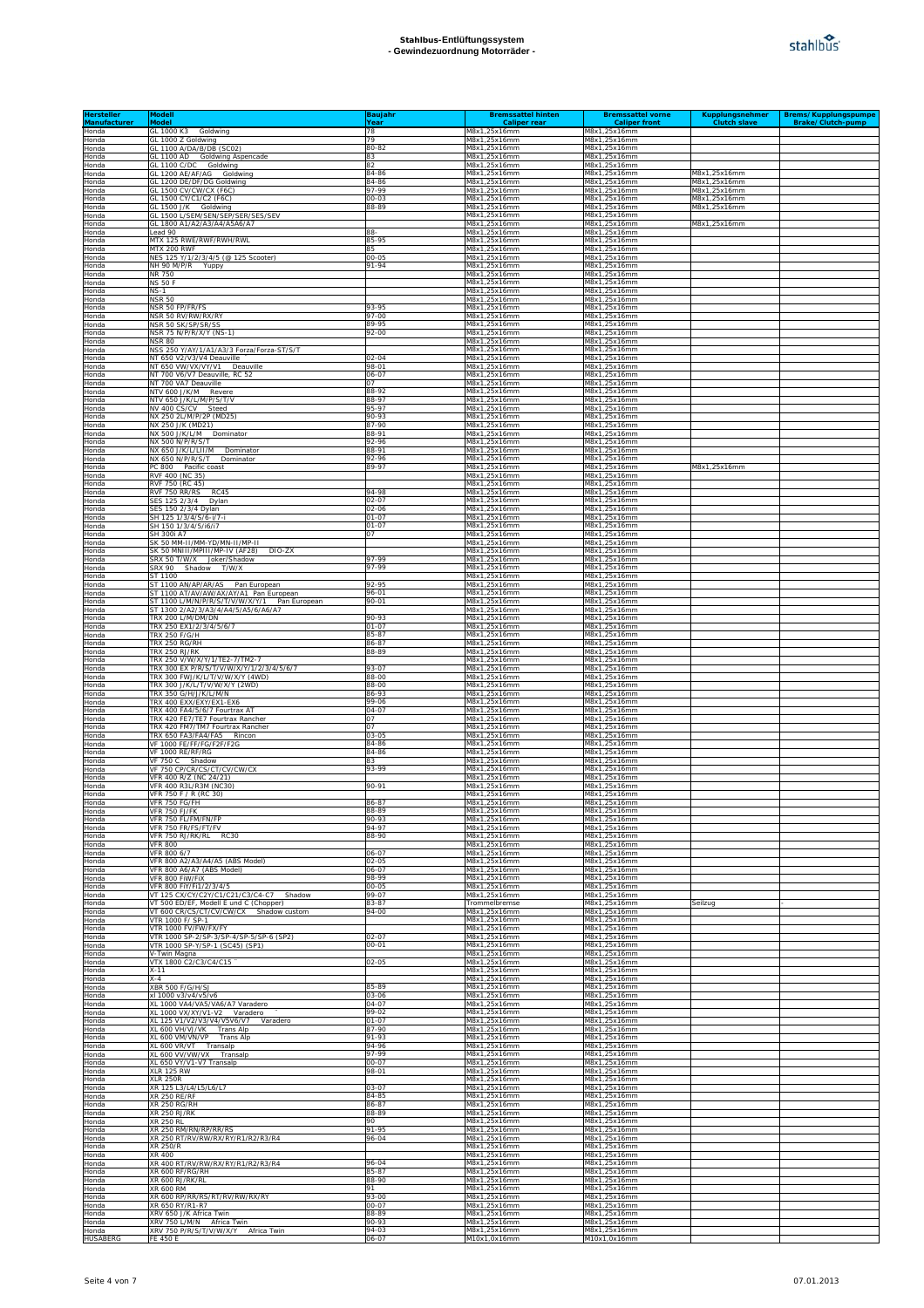

| <b>Hersteller</b><br><b>Manufacturer</b> | <b>Modell</b><br><b>Model</b>                                                                  | Baujahr<br>Year          | <b>Bremssattel hinten</b><br><b>Caliper rear</b>                                    | <b>Bremssattel vorne</b><br><b>Caliper front</b> | Kupplungsnehmer<br><b>Clutch slave</b>       | Brems/Kupplungspumpe<br>Brake/Clutch-pump |
|------------------------------------------|------------------------------------------------------------------------------------------------|--------------------------|-------------------------------------------------------------------------------------|--------------------------------------------------|----------------------------------------------|-------------------------------------------|
| Kawasaki<br>Kawasaki                     | Eliminator 900<br>$Ex-4$                                                                       |                          | M7x1,0x16mm<br>M7x1,0x16mm                                                          | M7x1,0x16mm<br>M7x1,0x16mm                       |                                              |                                           |
| Kawasaki<br>Kawasaki                     | FX 400 R<br>GPX 400 R                                                                          |                          | M7x1,0x16mm<br>M7x1,0x16mm                                                          | M7x1,0x16mm<br>M7x1,0x16mm                       |                                              |                                           |
| Kawasaki                                 | GPX 750 R                                                                                      |                          | M7x1,0x16mm/ M8x1,25x16mm                                                           | M7x1,0x16mm/<br>M8x1,25x16mm                     |                                              |                                           |
| Kawasaki                                 | GPZ 1000 RX                                                                                    |                          | M7x1,0x16mm/ M8x1,25x16mm                                                           | M7x1,0x16mm/<br>M8x1,25x16mm                     |                                              |                                           |
| Kawasaki                                 | GPZ 1100 / RX                                                                                  |                          | M7x1,0x16mm/ M8x1,25x16mm                                                           | M7x1,0x16mm/<br>M8x1,25x16mm                     |                                              |                                           |
| Kawasaki<br>Kawasaki                     | GPZ 400 S/R/F<br>GPZ 600 R                                                                     |                          | M7x1,0x16mm<br>M7x1,0x16mm                                                          | M7x1,0x16mm<br>M7x1,0x16mm                       |                                              |                                           |
| Kawasaki<br>Kawasaki                     | GPZ 750 A1-A5<br>GPZ 750 R                                                                     | 83-87                    | M7x1,0x16mm<br>M7x1,0x16mm<br>M7x1,0x16mm                                           | M7x1,0x16mm<br>M7x1,0x16mm<br>M7x1,0x16mm        |                                              |                                           |
| Kawasaki<br>Kawasaki<br>Kawasaki         | GPZ 900 R(für Tokiko &POT linke Seite)<br>GPZ 900 R(für Tokiko &POT rechte Seite)<br>KDX (G2-) |                          | M8x1,25x16mm<br>M8x1,25x16mm                                                        | M8x1,25x16mm<br>M8x1,25x16mm                     |                                              |                                           |
| Kawasaki<br>Kawasaki                     | KDX 220 R /SR<br><b>KDX 250 R/SR</b>                                                           |                          | M8x1,25x16mm<br>M8x1,25x16mm                                                        | M8x1,25x16mm<br>M8x1,25x16mm                     |                                              |                                           |
| Kawasaki<br>Kawasaki                     | <b>KLE 250</b><br><b>KLE 400</b>                                                               |                          | M7x1,0x16mm<br>M7x1,0x16mm                                                          | M7x1,0x16mm<br>M7x1,0x16mm                       |                                              |                                           |
| Kawasaki<br>Kawasaki                     | <b>KLX 250 /ES/SR</b><br>KLX 250 ES/SR                                                         |                          | M8x1,25x16mm<br>M8x1,25x16mm                                                        | M8x1,25x16mm<br>M8x1,25x16mm                     |                                              |                                           |
| Kawasaki<br>Kawasaki                     | KLX 650 C1/C2/C3<br>VN 1500 P1/P2 Mean Streak                                                  | 93-97<br>$02 - 04$       | M8x1,25x16mm<br>M7x1,0x16mm                                                         | M8x1,25x16mm<br>M7x1,0x16mm                      | M8x1,25x16mm<br>M8x1,25x16mm                 |                                           |
| Kawasaki<br>Kawasaki<br>Kawasaki         | VN 1600 B1 Mean Streak<br>VN 1600 B2H/B6F/B7F (Mean Streak)<br>Z 1000 (ZR 1000 A1/A2/A3/A6F)   | 04<br>05-07<br>03-06     | M7x1,0x16mm<br>M7x1,0x16mm<br>M7x1,0x16mm                                           | M7x1,0x16mm<br>M7x1,0x16mm<br>M8x1,25x16mm       | M8x1,25x16mm<br>M8x1,25x16mm<br>M8x1,25x16mm |                                           |
| Kawasaki<br>Kawasaki                     | Z 1000 (CRT00DE)<br>Z 1000                                                                     | 10-12<br>12              | M7x1,0x16mm<br>M7x1,0x16mm                                                          | M7x1,0x16mm<br>M7x1,0x16mm                       |                                              | M8x1,25x16mm                              |
| Kawasaki<br>Kawasaki                     | Z 1000 (ZR 1000 B7F)<br>Z 1000 A1/A2                                                           | 07<br>77-78              | M8x1,25x16mm<br>M7x1,0x16mm                                                         | M8x1,25x16mm<br>M7x1,0x16mm                      |                                              |                                           |
| Kawasaki<br>Kawasaki                     | Z 1300 A1-A5<br>Z 400 FX/GP                                                                    | 79-83                    | M7x1,0x16mm<br>M7x1,0x16mm                                                          | M7x1,0x16mm<br>M7x1,0x16mm                       |                                              |                                           |
| Kawasaki<br>Kawasaki                     | Z 750 (ZR 750 J1/J2/J6F)<br>Z 750 (ZR 750 L7F)                                                 | 04-06<br>07              | M7x1,0x16mm                                                                         | M7x1,0x16mm<br>M8x1,25x16mm                      |                                              |                                           |
| Kawasaki                                 | Z 750 ABS (ZR 750 M7F)                                                                         | 07                       |                                                                                     | M8x1,25x16mm<br>M7x1,0x16mm/                     |                                              |                                           |
| Kawasaki<br>Kawasaki<br>Kawasaki         | ZL 1000<br>$ZR-7$<br>ZR-7 (ZR 750 F1/F3/F5)                                                    | 99,'01<br>99-04          | M7x1,0x16mm/ M8x1,25x16mm<br>M7x1.0x16mm<br>M7x1,0x16mm                             | M8x1,25x16mm<br>M7x1,0x16mm<br>M7x1,0x16mm       |                                              |                                           |
| Kawasaki<br>Kawasaki                     | ZRX 1100 (ZR 1100 C1/C2/C3/C4)<br>ZRX 1200 R (ZR 1200 A1/A2/A3/A4/A5/A6F)                      | 97-99<br>01-06           | M7x1,0x16mm<br>M7x1,0x16mm                                                          | M7x1,0x16mm<br>M7x1,0x16mm                       | M8x1,25x16mm<br>M8x1,25x16mm                 |                                           |
| Kawasaki<br>Kawasaki                     | ZRX 1200 R/S<br>ZRX 1200 S (ZR 1200 B1/B2/B3)                                                  | $01 - 07$                | M7x1,0x16mm<br>M7x1,0x16mm                                                          | M7x1,0x16mm<br>M7x1,0x16mm                       | M8x1,25x16mm<br>M8x1,25x16mm                 |                                           |
| Kawasaki                                 | <b>ZRX 400</b>                                                                                 |                          | M7x1,0x16mm                                                                         | M7x1,0x16mm<br>M7x1,0x16mm/                      |                                              |                                           |
| Kawasaki<br>Kawasaki                     | ZX 10<br>ZX 10 R (ZX 1000 C1/C2/D6F/D7F)                                                       | 04-07                    | M7x1,0x16mm/ M8x1,25x16mm<br>M7x1,0x16mm                                            | M8x1,25x16mm<br>M7x1,0x16mm                      |                                              | M10x1,0x14mm                              |
| Kawasaki<br>Kawasaki                     | <b>ZX 10 R</b><br>ZX 12 R (ZX 1200 A1/A2/B1/B2)                                                | 08-10<br>00-03           | M7x1,0x16mm<br>M7x1,0x16mm                                                          | M7x1,0x16mm<br>M7x1,0x16mm                       | M8x1,25x16mm<br>M8x1,25x16mm                 | M10x1,0x14mm                              |
| Kawasaki<br>Kawasaki                     | ZX 12 R( für Tokiko)<br>ZX 12 R(für NISSIN)                                                    | 00<br>00                 | M7x1,0x16mm<br>M8x1,25x16mm                                                         | M7x1,0x16mm<br>M8x1,25x16mm                      |                                              |                                           |
| Kawasaki<br>Kawasaki                     | $ZX-4$<br>ZX-6R (für Tokiko 6POT)<br>ZX6R (ZX 636 B1/B2)                                       | 03-04                    | M7x1,0x16mm<br>M7x1,0x16mm<br>M7x1,0x16mm                                           | M7x1,0x16mm<br>M7x1,0x16mm<br>M7x1,0x16mm        | M8x1,25x16mm<br>M8x1,25x16mm                 |                                           |
| Kawasaki<br>Kawasaki<br>Kawasaki         | ZX6R (ZX 636 C1/C6F)<br>ZX6R                                                                   | 05-06<br>07-08           | M7x1,0x16mm<br>M7x1,0x16mm                                                          | M7x1,0x16mm<br>M8x1,25x16mm                      | M8x1,25x16mm<br>M8x1,25x16mm                 | M8x1,25x16mm<br>M8x1,25x16mm              |
| Kawasaki<br>Kawasaki                     | ZX-7 R(für Tokiko)<br>ZX-7 R (für Nissin)                                                      |                          | M7x1,0x16mm<br>M8x1,25x16mm                                                         | M7x1,0x16mm<br>M8x1,25x16mm                      |                                              |                                           |
| Kawasaki<br>Kawasaki                     | $ZX-7$ $R/RR$<br>$ZX-9R$                                                                       | 94,'97                   | M8x1,25x16mm<br>M8x1,25x16mm<br>M7x1,0x16mm                                         | M8x1,25x16mm<br>M8x1,25x16mm<br>M7x1,0x16mm      |                                              |                                           |
| Kawasaki<br>Kawasaki<br>Kawasaki         | ZX-9 R(für Tokiko)<br>ZX-9 R(für NISSIN)<br>ZX-9R (ZX 900 E1/E2)                               | $00 - 01$                | M8x1,25x16mm<br>M7x1,0x16mm                                                         | M8x1,25x16mm<br>M7x1,0x16mm                      |                                              |                                           |
| Kawasaki<br>Kawasaki                     | ZX-9R (ZX 900 F1/F2)<br>ZXR 750                                                                | 02-04                    | M7x1,0x16mm<br>M8x1,25x16mm                                                         | M8x1,25x16mm<br>M8x1,25x16mm                     |                                              |                                           |
| Kawasaki                                 | ZZ-R 1100                                                                                      |                          | M7x1,0x16mm/ M8x1,25x16mm                                                           | M7x1,0x16mm/<br>M8x1,25x16mm                     |                                              |                                           |
| Kawasaki<br>Kawasaki                     | 77R 1200 C1H/C2H<br>ZZR 1400 (ZX 1400 A6F/A7F)                                                 | $02 - 04$<br>06-07       | M7x1,0x16mm<br>M8x1,25x16mm                                                         | M7x1,0x16mm<br>M8x1,25x16mm                      | M8x1,25x16mm                                 |                                           |
| KTM                                      | 690 Supermoto                                                                                  | 07-09                    | M10x1,0x19mm Hohlschraube                                                           | M10x1,0x16mm                                     | 010x1,0x19mm<br>Hohlschraube                 |                                           |
| KTM<br>KTM<br>KTM                        | 950 Adventure/S LC8<br>990 Adventure/S<br>990 Superduke                                        | 03-06<br>06-07<br>05-06  | M12x1,0x10mm<br>M10x1,0x16mm                                                        | M10x1,0x16mm<br>M10x1,0x16mm<br>M10x1,0x16mm     |                                              | M10x1,0x14mm                              |
| KTM                                      | 990 Superduke                                                                                  | 07-09                    | M10x1,0x16mm                                                                        | M10x1,0x19mm<br>2xHohlschraube)                  |                                              | M10x1,0x14mm                              |
| KTM                                      | 990 Superduke R                                                                                | 07                       | M10x1,0x16mm                                                                        | M10x1,0x19mm<br>(2xHohlschraube)                 |                                              | M10x1.0x14mm                              |
| KTM<br>KTM                               | Duke 620 LC4<br>Duke II 640 (All models)                                                       | 94-98<br>01-06           | M10x1,0x16mm<br>M10x1.0x16mm                                                        | M10x1,0x16mm<br>M8x1,25x16mm                     |                                              |                                           |
| <b>KTM</b><br>KTM                        | EXC 125 (Upside down forks)<br>EXC 125 (Upside down forks)                                     | 04-07<br>00-03           | M10x1,0x19mm Hohlschraube                                                           | M10x1,0x16mm<br>M10x1,0x16mm                     |                                              |                                           |
| KTM<br><b>KTM</b><br>KTM                 | EXC 200 (Upside down forks)<br>EXC 250 (Upside down forks)<br>EXC 300 (Upside down forks)      | 04-07<br>04-07<br>04-07  | M10x1,0x19mm Hohlschraube<br>M10x1,0x19mm Hohlschraube<br>M10x1,0x19mm Hohlschraube | M10x1,0x16mm<br>M10x1,0x16mm<br>M10x1,0x16mm     |                                              |                                           |
| <b>CTM</b><br>KTM                        | EXC 400 Racing<br><b>EXC 450</b>                                                               | 06-07<br>03              | M10x1,0x19mm Hohlschraube                                                           | M10x1,0x16mm<br>M10x1,0x16mm                     |                                              |                                           |
| KTM<br><b>KTM</b>                        | <b>EXC 450</b><br><b>EXC 520</b>                                                               | 04-05<br>$01 - 03$       | M10x1,0x19mm Hohlschraube                                                           | M10x1,0x16mm                                     | M8x1,0x12mm                                  |                                           |
| KTM<br><b>KTM</b>                        | <b>EXC 525</b><br><b>EXC 525</b>                                                               | 03<br>04-05              |                                                                                     | M10x1,0x16mm<br>M10x1,0x16mm                     |                                              |                                           |
| KTM<br>KTM                               | EXC 525 Racing<br>LC4-E 640 Enduro                                                             | 06<br>$00 - 05$          | M10x1.0x16mm                                                                        | M10x1,0x16mm<br>M10x1,0x16mm                     |                                              |                                           |
| KTM<br>KTM<br>KTM                        | LC4-E 640 Supermoto<br>RC8, 1190<br>SX 85                                                      | 00-06<br>09<br>13        | M10x1,0x16mm<br>M8x1,25x16mm<br>M8x1,25x16mm                                        | M8x1,25x16mm<br>M8x1,25x16mm<br>M8x1,25x16mm     |                                              |                                           |
| MOTO GUZZI<br>MOTO GUZZI                 | 850 II/III Le Mans<br>850 II/III Le Mans                                                       | 78-80<br>81-84           | 2xM6x1,0x16mm<br>M10x1.0x16mm                                                       | M10x1,0x16mm<br>M10x1,0x16mm                     |                                              |                                           |
| MOTO GUZZI<br>MOTO GUZZI                 | 850 T3/T4/T5<br>Breva 750                                                                      | 79-88<br>08              | M10x1,0x16mm<br>M10x1,0x16mm                                                        | M10x1,0x16mm<br>M8x1,25x16mm                     |                                              |                                           |
| MOTO GUZZI<br>MOTO GUZZI<br>MOTO GUZZI   | California 1100<br>California 1100 EV<br>California Stone/Metal/Touring Stone                  | 94-97<br>03<br>$02 - 06$ | M10x1,0x16mm<br>M10x1,0x16mm<br>M10x1,0x16mm                                        | M10x1,0x16mm<br>M8x1,25x16mm<br>M8x1,25x16mm     |                                              |                                           |
| MOTO GUZZI<br>MOTO GUZZI                 | Norge 1200 (ABS) All models<br>V11 (All models)                                                | 06-07<br>99-06           | M10x1,0x19mm Hohlschraube<br>M8x1,25x16mm                                           | M8x1,25x16mm<br>M8x1,25x16mm                     |                                              |                                           |
| MV (AGUSTA)<br>MZ/MUZ<br>MZ/MUZ          | F4 1000 (Nissin Calipers)<br>1000 S<br>1000 SF                                                 | 04-06<br>03-08<br>05-08  | M8x1,25x16mm<br>M10x1,0x16mm<br>M10x1,0x16mm                                        | M8x1,25x16mm<br>M8x1,25x16mm<br>M8x1,25x16mm     | M8x1,25x16mm<br>M8x1,25x16mm                 |                                           |
| MZ/MUZ<br>MZ/MUZ                         | 1000 ST<br>Skorpion Replica                                                                    | 04-08<br>95-01           | M10x1,0x16mm                                                                        | M8x1,25x16mm<br>M10x1,0x16mm                     | M8x1,25x16mm                                 |                                           |
| MZ/MUZ<br>MZ/MUZ                         | Skorpion Sport/Cup<br>Skorpion Tour/Traveller                                                  | 95-01<br>95-02           |                                                                                     | M10x1,0x16mm<br>M10x1,0x16mm                     |                                              |                                           |
| PIAGGIO<br>Suzuki                        | Hexagon 125/150<br>/GLPK2 Intruder (VX51L)                                                     | 94-97<br>87-03           | Trommelbremse                                                                       | M8x1,0x16mm                                      | M7x1,0x16mm                                  |                                           |
| Suzuki<br>Suzuki                         | /PW/PX Savage NP41A<br>GSX 1300 /RZK3/RK4/RK5/K6/K7 Hayabusa                                   | 87-99<br>99-07           | M7x1,0x16mm                                                                         | M8x1,25x16mm<br>M7x1,0x16mm                      | M8x1,25x16mm                                 |                                           |
| Suzuki<br>Suzuki                         | DL 1000 K2/K3/K4/K5/K6/K7<br>DL 650 AK7 V-Strom ABS                                            | 02-07<br>07              | M8x1,25x16mm<br>M8x1,25x16mm                                                        | M7x1,0x16mm<br>M7x1,0x16mm                       |                                              |                                           |
| Suzuki<br>Suzuki<br>Suzuki               | DL 650 K4/K5/K6 V-Strom<br>DR 250 S/R/RL<br>DR 800 Big (SR43B)                                 | 04-06<br>94              | M8x1,25x16mm<br>M8x1,25x16mm                                                        | M7x1,0x16mm<br>M8x1,25x16mm<br>M7x1,0x16mm       |                                              |                                           |
| Suzuki<br>Suzuki                         | DR-Z 400 SY/EY/Y/SEK1/EK1/K1/SK2/EK2/K2/K3<br>GS 1200 SS                                       |                          | M8x1,25x16mm<br>M7x1,0x16mm                                                         | M7x1,0x16mm                                      |                                              |                                           |
| Suzuki<br>Suzuki                         | GSF 1200 K1/SK1/K2/SK2/SK3<br>GSF 1200 SAK6/AK6/GTSAK6                                         | 06                       | M7x1,0x16mm                                                                         | M7x1,0x16mm<br>M7x1,0x16mm                       |                                              |                                           |
| Suzuki<br>Suzuki                         | GSF 1200 SAV ABS-Bandit<br>GSF 1200/S Typ GV75A                                                | 97-98<br>96-99           | M7x1,0x16mm<br>M8x1,25x16mm                                                         | M8x1,25x16mm<br>M8x1,25x16mm                     | M8x1,25x16mm                                 |                                           |
| Suzuki<br>Suzuki                         | GSF 1200/S<br>GSF 1250 AK7/ASK7 Bandit                                                         | 03-04<br>07              | M7x1,0x16mm<br>M8x1,25x16mm                                                         | M7x1,0x16mm<br>M7x1,0x16mm                       | M8x1.25x16mm<br>M8x1,25x16mm                 |                                           |
| Suzuki<br>Suzuki                         | GSF 600 S/T/ST/V/SV/W/SW/X/SX<br>Bandit<br>GSF 650 K5/SK5 Bandit                               | 95-99<br>05              | M7x1,0x16mm<br>M8x1,25x16mm                                                         | M8x1,25x16mm<br>M7x1,0x16mm                      |                                              |                                           |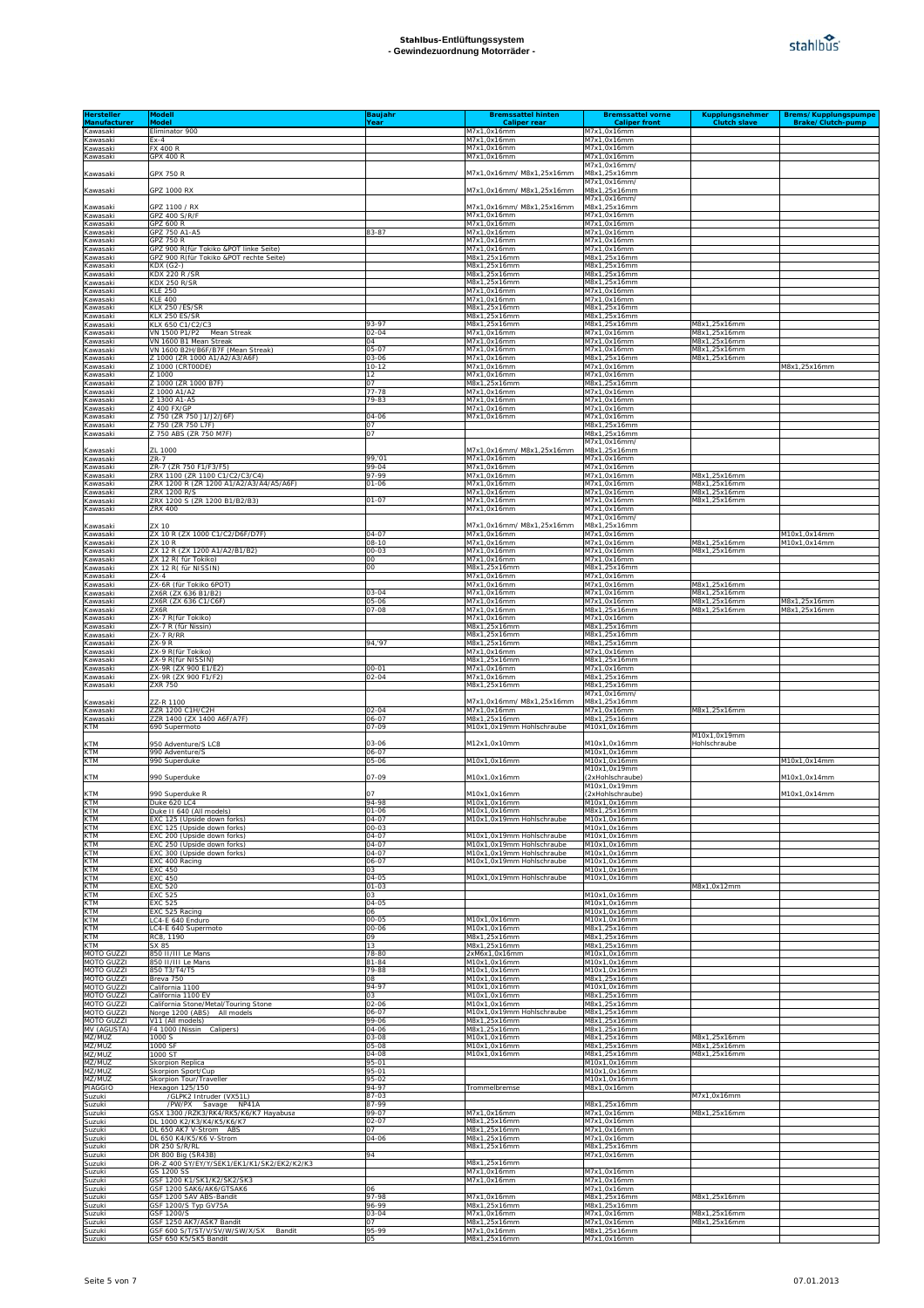

| <b>Hersteller</b>         | <b>Modell</b>                                                           | Baujahr            | <b>Bremssattel hinten</b>                                | <b>Bremssattel vorne</b>                                 | <b>Kupplungsnehmer</b>       | Brems/Kupplungspumpe         |
|---------------------------|-------------------------------------------------------------------------|--------------------|----------------------------------------------------------|----------------------------------------------------------|------------------------------|------------------------------|
| Manufacturer<br>Suzuki    | <b>Mode</b><br>GSR 600 ohne ABS                                         | Year<br>08         | <b>Caliper rear</b><br>M7x1,0x16mm                       | <b>Caliper front</b><br>M7x1,0x16mm                      | <b>Clutch slave</b>          | Brake/Clutch-pump            |
| Suzuki<br>Suzuki          | <b>GSR 750</b><br>GSX 1100 GM/GN/GR                                     | 11<br>91-96        | M8x1,25x16mm<br>M7x1,0x16mm                              | $\overline{M7x}$ 1,0x16mm<br>M7x1,0x16mm                 |                              |                              |
| Suzuki<br>Suzuki          | GSX 1100 S (final E)<br>GSX 1200 FSW/FSX<br>Inazuma                     | 98-99              | M7x1,0x16mm<br>M7x1,0x16mm                               | M7x1,0x16mm<br>M8x1,25x16mm                              | M8x1,25x16mm                 |                              |
| Suzuki<br>Suzuki          | GSX 1300 BKA, K8<br><b>GSX 1300 RX</b>                                  | 07-08              | M7x1,0x16mm<br>M8x1,25x16mm                              | M8x1,25x16mm<br>M8x1,25x16mm                             | M8x1,25x16mm                 |                              |
| Suzuki<br>Suzuki          | GSX 1300 RX (Tokiko 6POT)<br>GSX 1400 (R)                               | 04                 | M7x1,0x16mm<br>M8x1,25x16mm                              | M7x1,0x16mm<br>M8x1,25x16mm                              |                              |                              |
| Suzuki<br>Suzuki          | GSX 1400 (F)<br>GSX 1400 K1/K2/K3/K4/K5/K6/K7                           | 04<br>$01 - 07$    | M7x1,0x16mm<br>M8x1,25x16mm                              | M7x1,0x16mm<br>M7x1,0x16mm                               | M8x1,25x16mm                 |                              |
| Suzuki<br>Suzuki          | GSX 750 Model AE<br>GSX 750 S                                           | 03                 | M7x1,0x16mm<br>M7x1,0x16mm                               | M7x1,0x16mm<br>M7x1,0x16mm                               |                              |                              |
| Suzuki<br>Suzuki          | GSXR 1000<br>GSXR 1000 K1/K2                                            | 01<br>$01 - 02$    | M7x1,0x16mm<br>M8x1,25x16mm                              | M7x1,0x16mm<br>M7x1,0x16mm                               |                              |                              |
| Suzuki<br>Suzuki          | GSXR 1000 K3<br>GSXR 1000 K4                                            | 03<br>04           | M10x1,25x19mm Hohlschraube<br>M10x1,25x19mm Hohlschraube | M7x1,0x16mm<br>M7x1,0x16mm                               |                              |                              |
| Suzuki<br>Suzuki          | GSXR 1000 K5/K6<br>GSXR 1000 K7                                         | 05-06<br>07        | M8x1,25x16mm<br>M7x1,0x16mm                              | M7x1,0x16mm<br>M7x1,0x16mm                               | M8x1,25x16mm                 | M8x1,25x16mm                 |
| Suzuki<br>Suzuki          | GSXR 1000 K8<br>GSXR 1000 K9                                            | 08<br>09           | M7x1,0x16mm<br>M7x1,0x16mm                               | M7x1.0x16mm<br>M7x1,0x16mm                               | M8x1,25x16mm                 | M8x1,25x16mm<br>M8x1,25x16mm |
| Suzuki<br>Suzuki          | <b>GSXR 1000</b><br><b>GSXR 1100</b>                                    | 11<br>89,'92       | M8x1,25x16mm<br>M8x1,25x16mm                             | M7x1,0x16mm<br>M8x1,25x16mm                              |                              | M8x1,25x16mm                 |
| Suzuki<br>Suzuki          | GSXR 1100 (6 Kolben)<br><b>GSXR 400</b>                                 | ab 93<br>88,'89    | M7x1,0x16mm                                              | M7x1.0x16mm<br>M7x1,0x16mm                               |                              |                              |
| Suzuki                    | <b>GSXR 400 R</b>                                                       | 90                 | M8x1,0x16mm<br>M7x1,0x16mm (Tokico) /                    | M8x1,0x16mm                                              |                              |                              |
| Suzuki<br>Suzuki          | GSXR 600 K4<br>GSXR 600 K5                                              | 04<br>05           | M8x1,25x16mm (Nissin)<br>M8x1,25x16mm                    | M7x1,0x16mm<br>M7x1,0x16mm                               | M8x1,25x16mm                 | M8x1,25x16mm                 |
| Suzuki<br>Suzuki          | GSXR 600 K6/K7<br>GSXR 600 V/W/X/Y/K1/K2/K3/ZK3                         | 06-07<br>97-03     | M7x1,0x16mm<br>M7x1,0x16mm                               | M7x1,0x16mm<br>M7x1,0x16mm                               | M8x1,25x16mm                 |                              |
| Suzuki<br>Suzuki          | GSXR 600 K9, Typ WVCV<br>GSXR 600, L1                                   | 08-09<br>$11 - 12$ | M7x1,0x16mm<br>M8x1,25x16mm                              | M7x1,0x16mm<br>M8x1,25x16mm                              |                              | M8x1,25x16mm                 |
| Suzuki<br>Suzuki          | <b>GSXR 750</b><br><b>GSXR 750</b>                                      | 00,'01<br>85, '87  | M7x1,0x16mm<br>M8x1,25x16mm                              | M7x1.0x16mm<br>M8x1,25x16mm                              | M8x1,25x16mm                 |                              |
| Suzuki<br>Suzuki          | GSXR 750 (Tokiko 6POT)<br><b>GSXR 750 /RK</b>                           | 95<br>88, '93, '89 | M7x1,0x16mm<br>M8x1,25x16mm                              | M7x1,0x16mm<br>M8x1,25x16mm                              |                              |                              |
| Suzuki<br>Suzuki          | <b>GSXR 750 K4/K5</b><br>GSXR 750 K6/K7                                 | 04-05<br>06-07     | M7x1,0x16mm<br>M7x1,0x16mm                               | M7x1,0x16mm<br>M7x1,0x16mm                               | M8x1,25x16mm                 | M8x1,25x16mm                 |
| Suzuki<br>Suzuki          | GV 1200 GLF/GLF2/GLG<br>Madura<br>GV 1400 GDG/GCG/GDH/GDJ/GCH           | 85-86              | M8x1,25x16mm<br>M7x1,0x16mm                              | M8x1,25x16mm<br>M7x1,0x16mm                              | M8x1,25x16mm                 |                              |
| Suzuki<br>Suzuki          | GV 1400 GDG/GTG Cavalcade<br>Intruder 1500                              |                    | M7x1,0x16mm<br>M7x1,0x16mm                               | M7x1,0x16mm<br>M7x1,0x16mm                               |                              |                              |
| Suzuki<br>Suzuki          | Intruder 800<br><b>NZ 250</b>                                           |                    | M7x1,0x16mm<br>M7x1.0x16mm                               | M7x1,0x16mm<br>M7x1.0x16mm                               |                              |                              |
| Suzuki<br>Suzuki          | RF 600 RP/RR/RS/RT/RV (GN76A)<br>RF 900                                 | 93-97              | M7x1,0x16mm<br>M8x1,25x16mm                              | M8x1,25x16mm<br>M8x1,25x16mm                             |                              |                              |
| Suzuki<br>Suzuki          | RF 900 RR/RS/RS2<br>RF 900 RT/RV/RW                                     | 94-95<br>96-99     | M7x1,0x16mm<br>M7x1,0x16mm                               | M8x1,25x16mm<br>M8x1,25x16mm                             |                              |                              |
| Suzuki<br>Suzuki          | <b>RG 125</b><br><b>RG 250</b>                                          |                    | M7x1,0x16mm<br>M7x1,0x16mm                               | M7x1,0x16mm<br>M7x1,0x16mm                               |                              |                              |
| Suzuki<br>Suzuki          | <b>RG 400</b><br><b>RG 50</b>                                           |                    | M7x1,0x16mm<br>M7x1,0x16mm                               | $\overline{\text{M7x}}$ 1,0x16mm<br>M7x1,0x16mm          |                              |                              |
| Suzuki<br>Suzuki          | <b>RG 500</b><br><b>RGV 250/SP</b>                                      |                    | M7x1,0x16mm<br>M7x1.0x16mm                               | M7x1,0x16mm<br>M7x1.0x16mm                               |                              |                              |
| Suzuki<br>Suzuki          | <b>RH 250</b><br><b>RM 250</b>                                          |                    | M8x1,25x16mm<br>M8x1,25x16mm                             | M8x1,25x16mm<br>M8x1,25x16mm                             |                              |                              |
| Suzuki<br>Suzuki          | RMX 250 /S/ST/SN<br>SFV 650 Galdius                                     | 09                 | M8x1,25x16mm                                             | M8x1,25x16mm<br>M8x1,25x16mm                             |                              |                              |
| Suzuki<br>Suzuki          | Street Magic 50<br>Street Magics 110                                    |                    | M7x1,0x16mm<br>M7x1,0x16mm                               | M7x1,0x16mm<br>M7x1,0x16mm                               |                              |                              |
| Suzuki<br>Suzuki          | SV 1000 S<br>SV 400                                                     |                    | M8x1,25x16mm<br>M7x1,0x16mm                              | $\overline{\text{M7x}}$ 1,0x16mm<br>M7x1,0x16mm          |                              |                              |
| Suzuki<br>Suzuki          | SV 650<br>SV 650 SK3/K3/SK4/K4/SK5                                      | 03-07              | M7x1,0x16mm<br>M8x1.25x16mm                              | M7x1,0x16mm<br>M7x1.0x16mm                               |                              |                              |
| Suzuki<br>Suzuki          | SX 125 R<br>Sx 200 R                                                    |                    | M8x1,25x16mm<br>M8x1,25x16mm                             | M8x1,25x16mm<br>M8x1,25x16mm                             |                              |                              |
| Suzuki<br>Suzuki          | TL 1000 R<br>TL 1000 R(Tokiko 6POT)                                     |                    | M8x1,25x16mm<br>M7x1,0x16mm                              | M8x1,25x16mm<br>M7x1,0x16mm                              |                              |                              |
| Suzuki<br>Suzuki          | <b>TS 200 R</b><br>VL 1500 K2/K3 Intruder                               | 02-03              | M8x1,25x16mm<br>M7x1,0x16mm                              | M8x1,25x16mm<br>M7x1,0x16mm                              | M8x1,25x16mm                 |                              |
| Suzuki<br>Suzuki          | VS 1400 GLPH/GLFH/GLPJ/GLFJ/GLPR<br>VX 800 L/M/N/P/R                    | 90-96              | $\overline{\text{M7}}$ x1,0x16mm<br>M7x1,0x16mm          | $\overline{\text{M7x}}$ 1,0x16mm<br>M7x1,0x16mm          |                              |                              |
| Suzuki<br>SYM             | XF 650 V/W/X/Y Freewind<br>Jet Sport X 50 (R/S/SR)                      | 97-02<br>06-08     | M8x1,25x16mm<br>M8x1,25x16mm                             | M7x1,0x16mm<br>M8x1.25x16mm                              |                              |                              |
| <b>TRIUMPH</b><br>TRIUMPH | Daytona 675<br>Rocket III Classic                                       | 06-08<br>07        | M8x1,25x16mm<br>M8x1,25x16mm                             | M8x1,25x16mm<br>M8x1,25x16mm                             |                              |                              |
| TRIUMPH<br>TRIUMPH        | Speed Triple (1050cc) Radial caliper<br>Thruxton 900                    | 06-07<br>04-07     | M8x1,25x16mm                                             | M8x1,25x16mm<br>M8x1,25x16mm                             |                              |                              |
| <b>TRIUMPH</b><br>TRIUMPH | Thunderbird Sport<br>Tiger 955 (Cast wheel) from VIN 1988               | 98-04              | M8x1,25x16mm                                             | M8x1.25x16mm<br>M8x1,25x16ı                              | M8x1,25x16mm                 |                              |
| VECTRIX<br><b>VECTRIX</b> | Vectrix Electric 3W (MP3 style scooter)<br>Vectrix Electric Std Scooter | 07<br>07           | M10x1,0x16mm<br>M10x1,0x16mm                             | M10x1,0x16mm<br>M10x1,0x16mm                             |                              |                              |
| Yamaha<br>Yamaha          | DT 125 R<br>DT 200 R (1TG)                                              | 88-03              | M7x1,0x16mm<br>M7x1,0x16mm                               | M7x1,0x16mm<br>M7x1,0x16mm                               |                              |                              |
| Yamaha<br>Yamaha          | DT 200 WR<br>DT 230                                                     |                    | M8x1,25x16mm<br>M8x1,25x16mm                             | M8x1,25x16mm<br>M8x1,25x16mm                             |                              |                              |
| Yamaha<br>Yamaha          | FJ 1200<br>FJ 1200 (3CV/3XW Type)                                       | 88-95              | M8x1,25x16mm<br>M8x1,25x16mm                             | M8x1,25x16mm<br>M8x1,25x16mm                             | M8x1,25x16mm<br>M8x1,25x16mm |                              |
| Yamaha<br>Yamaha          | FJR 1300 R/AR/S/AS/AT/T (ABS)<br>FZ1 Fazer S/FZ-1/SV (3C3)              | 03-05<br>06-07     | M7x1,0x16mm<br>M8x1,25x16mm                              | M8x1,25x16mm<br>M8x1,25x16mm                             | M8x1,25x16mm                 |                              |
| Yamaha<br>Yamaha          | FZ1 mit ABS<br>FZ6 ABS (Naked Version) (2 piston caliper)               | 07-11<br>04-07     | M8x1,25x16mm<br>M7x1,0x16mm                              | 1x M8x1,25x16mm (M) + 1x M8x1,25x20mm (L)<br>M7x1,0x16mm |                              |                              |
| Yamaha<br>Yamaha          | FZ6 Fazer RJ07<br><b>FZR 1000</b>                                       | 04                 | M8x1,25x16mm<br>M8x1,25x16mm                             | M7x1,0x16mm<br>M8x1,25x16mm                              |                              |                              |
| Yamaha<br>Yamaha          | <b>FZR 250</b><br><b>FZR 400</b>                                        | 97,'99             | M7x1,0x16mm<br>M8x1,25x16mm                              | M7x1,0x16mm<br>M8x1,25x16mm                              |                              |                              |
| Yamaha<br>Yamaha          | FZR 400RR/R<br>FZR 750                                                  |                    | M8x1,25x16mm<br>M8x1,25x16mm                             | M8x1,25x16mm<br>M8x1,25x16mm                             |                              |                              |
| Yamaha<br>Yamaha          | <b>FZS 600</b><br>Fazer<br><b>FZX 750</b>                               | 98-03              | M7x1,0x16mm<br>M8x1,25x16mm                              | M8x1,25x16mm<br>M8x1,25x16mm                             |                              |                              |
| Yamaha<br>Yamaha          | GTS 1000<br>MT-01 (6 piston radial caliper)                             | 93-99<br>07        | M8x1,25x16mm<br>M8x1,25x16mm                             | M8x1,25x16mm<br>M8x1,25x16mm                             | M8x1,25x16mm                 |                              |
| Yamaha<br>Yamaha          | RD 350 LC<br>RZ 250                                                     | 81-82<br>88        | Trommelbremse<br>M7x1.0x16mm                             | M7x1,0x16mm<br>M7x1.0x16mm                               |                              |                              |
| Yamaha<br>Yamaha          | RZ 250 (4L3)<br>RZ 250 R                                                | 86,'87             | M8x1,25x16mm<br>M7x1,0x16mm                              | M8x1,25x16mm<br>M7x1,0x16mm                              |                              |                              |
| Yamaha<br>Yamaha          | <b>RZ 250 RR</b><br>RZ 350                                              | 84                 | M7x1,0x16mm<br>M8x1,25x16mm                              | M7x1,0x16mm<br>M8x1,25x16mm                              |                              |                              |
| Yamaha<br>Yamaha          | SR 125<br>SR 500                                                        | 78-84              | M7x1,0x16mm<br>Trommelbremse                             | M7x1,0x16mm<br>M8x1,25x16mm                              |                              |                              |
| Yamaha<br>Yamaha          | SRX 600 (1 type)<br>SRX 600 (2 type)                                    |                    | M7x1,0x16mm<br>M8x1,25x16mm                              | M7x1,0x16mm<br>M8x1,25x16mm                              |                              |                              |
| Yamaha<br>Yamaha          | <b>TDM 850</b><br><b>TDR 250</b>                                        |                    | M8x1,25x16mm<br>M8x1,25x16mm                             | M8x1,25x16mm<br>M8x1.25x16mm                             |                              |                              |
| Yamaha<br>Yamaha          | <b>TMAX 500</b><br>TRX 850                                              | 09                 | M8x1,25x16mm<br>M8x1,25x16mm                             | M8x1,25x16mm<br>M8x1,25x16mm                             |                              |                              |
| Yamaha<br>Yamaha          | TT 250 R<br><b>TZM 50 R</b>                                             |                    | M8x1,25x16mm<br>M8x1,25x16mm                             | M8x1,25x16mm<br>M8x1,25x16mm                             |                              |                              |
| Yamaha<br>Yamaha          | <b>TZR 125</b><br>TZR 250 /R/RS/SPR                                     |                    | M8x1,25x16mm<br>M8x1,25x16mm                             | M8x1,25x16mm<br>M8x1,25x16mm                             |                              |                              |
| Yamaha<br>Yamaha          | <b>TZR 50</b><br>$V$ -Max 12                                            | 91-92              | M8x1,25x16mm<br>M8x1,25x16mm                             | M8x1,25x16mm<br>M8x1,25x16mm                             | M8x1,25x16mm                 |                              |
| Yamaha<br>Yamaha          | $V$ -Max 12<br>XG 250 Tricker (5XT1)                                    | 93-03<br>04-06     | M8x1,25x16mm<br>M8x1,25x16mm                             | M8x1,25x16mm<br>M7x1,0x16mm                              | M8x1,25x16mm                 |                              |
| Yamaha<br>Yamaha          | XJ 600<br>XJ 6 N                                                        | 84-91<br>09        | M8x1,25x16mm<br>M7x1,0x16mm                              | M8x1,25x16mm<br>M7x1,0x16mm                              |                              |                              |
| Yamaha<br>Yamaha          | XJ 600 S<br>Diversion<br>XJ 900<br>s<br>Diversion                       | 98-03<br>95-97     | M7x1,0x16mm<br>M8x1,25x16mm                              | M7x1,0x16mm<br>M7x1,0x16mm                               |                              |                              |
| Yamaha<br>Yamaha          | XJ 900<br>s<br>Diversion<br><b>XJR 1200</b>                             | 98-03              | M8x1,25x16mm<br>M8x1,25x16mm                             | M7x1,0x16mm<br>M8x1,25x16mm                              |                              |                              |
| Yamaha<br>Yamaha          | XJR 1300<br>XT 225 cello                                                |                    | M8x1,25x16mm<br>M7x1,0x16mm                              | M8x1,25x16mm<br>M7x1,0x16mm                              |                              |                              |